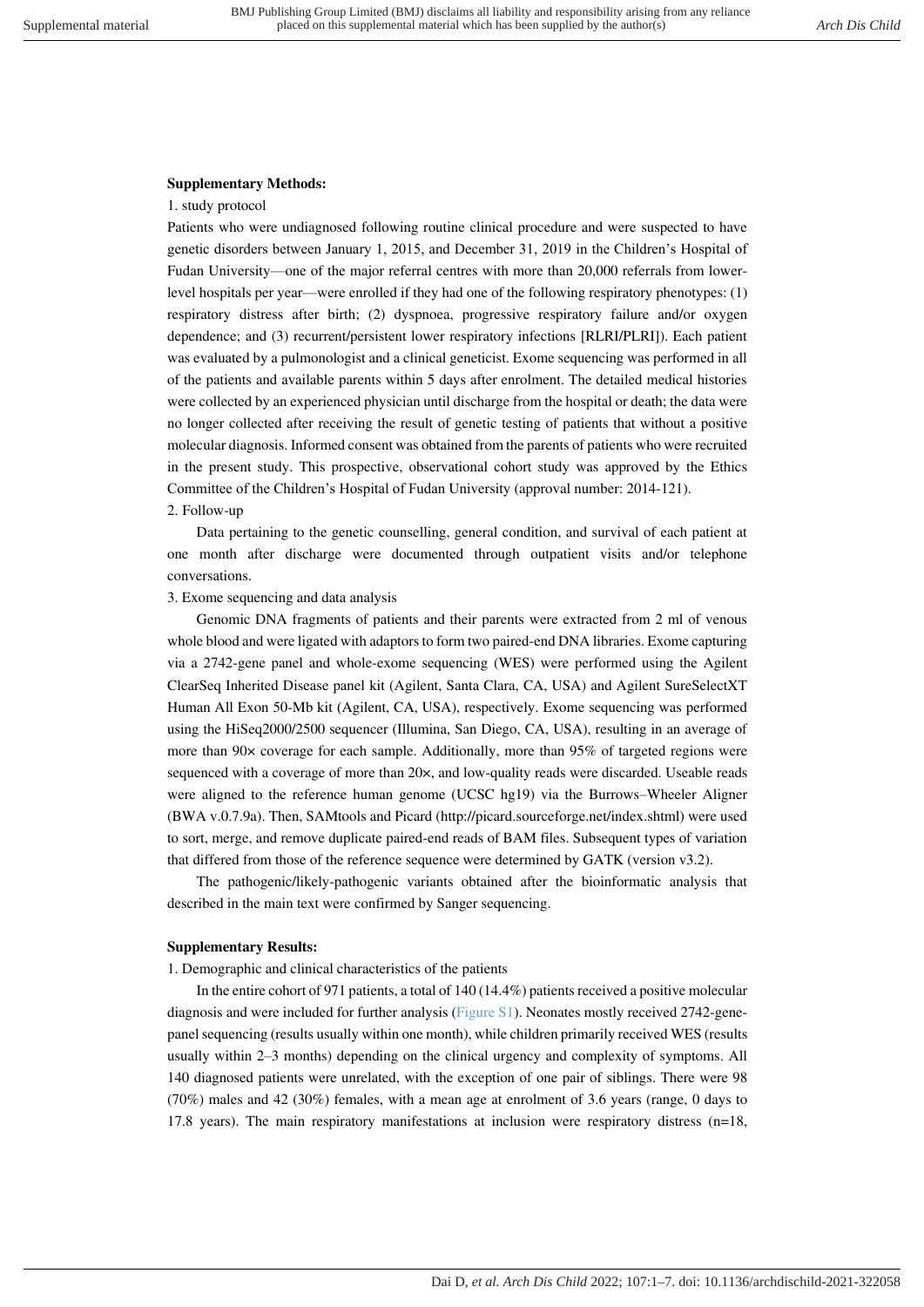12.9%), respiratory failure (n=18, 12.9%), and RLRI/PLRI (n=93, 66.4%), with the mean onset age shown in Table 1. Based on enrolment age, the 140 diagnosed patients were categorised into a neonatal group (age range, 0–1 months; n=31, 22.1%), infant group (age range, 1–12 months; n=38, 27.1%), and children group (age range, 12 months–18 years; n=71, 50.7%). The most prevalent phenotype in each group is shown in Table 1.

| <b>Inheritance Pattern</b>    | Number of probands (% of total) |
|-------------------------------|---------------------------------|
| <b>Autosomal dominant</b>     | 56 (40%)                        |
| De novo                       | 33                              |
| Inherited                     | 3                               |
| Inheritance unknown           | 20                              |
| <b>Autosomal recessive</b>    | 45 (32.1%)                      |
| Homozygous                    | 14                              |
| Compound heterozygous         | 31                              |
| X-linked                      | 38 (27.1%)                      |
| De novo                       | $\overline{2}$                  |
| Carrier mother                | 31                              |
| Inheritance unknown           | 5                               |
| <b>Two diagnoses</b>          | $1(0.7\%)$                      |
| Autosomal dominant + X-linked | 1                               |

2. Table S1 Inheritance pattern of disorders in 140 patients provided by exome sequencing.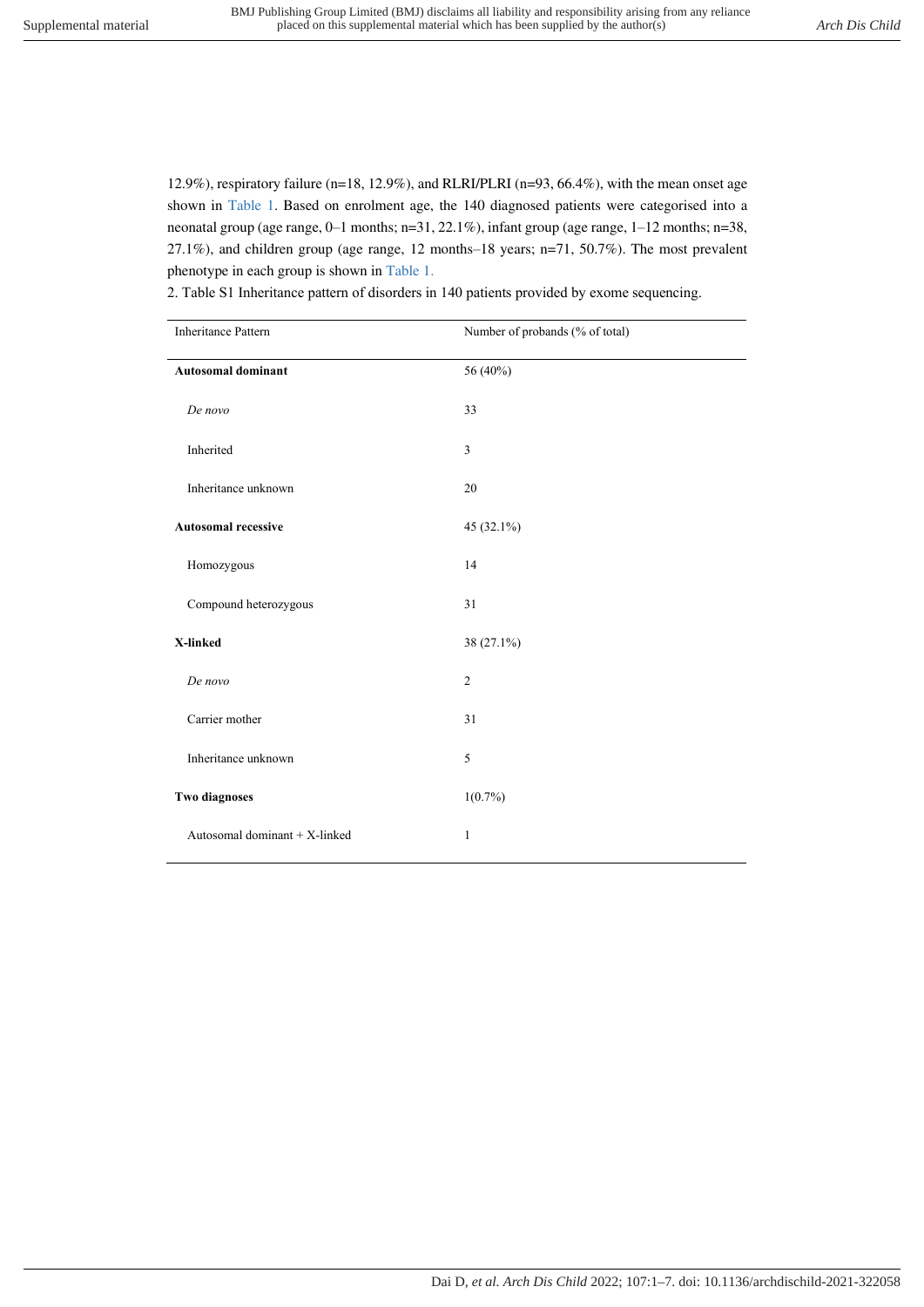| patie            | gene                 | variant information   | variants                   | zygo | inheritanc | origin   | molecular | specific medical procedures taken | possible medically actionable      |
|------------------|----------------------|-----------------------|----------------------------|------|------------|----------|-----------|-----------------------------------|------------------------------------|
| nt               |                      |                       | classificati               |      | e pattern  |          | diagnosis |                                   | procedures could be taken          |
| num              |                      |                       | on                         |      |            |          | age (day) |                                   |                                    |
| ber              |                      |                       |                            |      |            |          |           |                                   |                                    |
| P001             | ABCA3                | NG 011790.1(NM 001    | LP                         | Hom  | AR         | NA       | 28        | Redirection of care/diagnosis     | Glucocorticoid/hydroxychloroq      |
|                  |                      | 089.3):c.3862+1G>C    |                            |      |            |          |           | explained death                   | uine/azitromycin                   |
| P002             | ABCA3                | NG 011790.1(NM 001    | $\ensuremath{\mathrm{LP}}$ | Hom  | AR         | NA       | 28        | Redirection of care/diagnosis     | Glucocorticoid/hydroxychloroq      |
|                  |                      | 089.3):c.3862+1G>C    |                            |      |            |          |           | explained death                   | uine/azitromycin                   |
| P087             | ACVRL1               | NM 000020.3:exon3:c.  | LP                         | Het  | AD         | NA       | 3604      |                                   | Tyrosine kinase inhibitors         |
|                  |                      | 199C>T(p.R67W)        |                            |      |            |          |           |                                   | (Nintdanib, Pazopanib, etc.)       |
| P <sub>063</sub> | $\operatorname{AGL}$ | NM_000642.3:exon20:c  | $\, {\bf P}$               | Het  | ${\sf AR}$ | NA       | 283       |                                   | High protein intake $\sim 25\%$ of |
|                  |                      | .2590C>T(p.R864X)     |                            |      |            |          |           |                                   | energy)                            |
| P <sub>063</sub> | <b>AGL</b>           | NM_000642.3:exon3:c.  | ${\bf P}$                  | Het  | AR         | NA       | 283       |                                   | High protein intake $\sim 25\%$ of |
|                  |                      | 118C > T(p.Q40X)      |                            |      |            |          |           |                                   | energy)                            |
| P088             | <b>ATM</b>           | NM 000051.4:exon62:c  | $\mathbf{P}$               | Het  | AD/AR      | Maternal | 2184      |                                   |                                    |
|                  |                      | .8929 8930insT(p.E297 |                            |      |            |          |           |                                   |                                    |
|                  |                      | $7Vfs*3$              |                            |      |            |          |           |                                   |                                    |
| P088             | <b>ATM</b>           | NM_000051.4:exon62:c  | $\mathbf{P}$               | Het  | AD/AR      | Maternal | 2184      |                                   |                                    |
|                  |                      | .8918_8927del(p.R2973 |                            |      |            |          |           |                                   |                                    |
|                  |                      | $Mfs*9$               |                            |      |            |          |           |                                   |                                    |
| P088             | <b>ATM</b>           | NM_000051.4:exon19:c  | $\, {\bf P}$               | Het  | AD/AR      | Paternal | 2184      |                                   |                                    |
|                  |                      | .2872G>T(p.E958X)     |                            |      |            |          |           |                                   |                                    |
| P061             | $\operatorname{BTK}$ | NM_000061.3:exon18:c  | LP                         | Hemi | <b>XLR</b> | Maternal | 440       |                                   |                                    |
|                  |                      | .1764G>C(p.W588C)     |                            |      |            |          |           |                                   |                                    |
|                  |                      |                       |                            |      |            |          |           |                                   |                                    |

3. Table S2 The detailed information of genetic findings in 140 molecular positive patients and specific medical procedures taken and possible taken.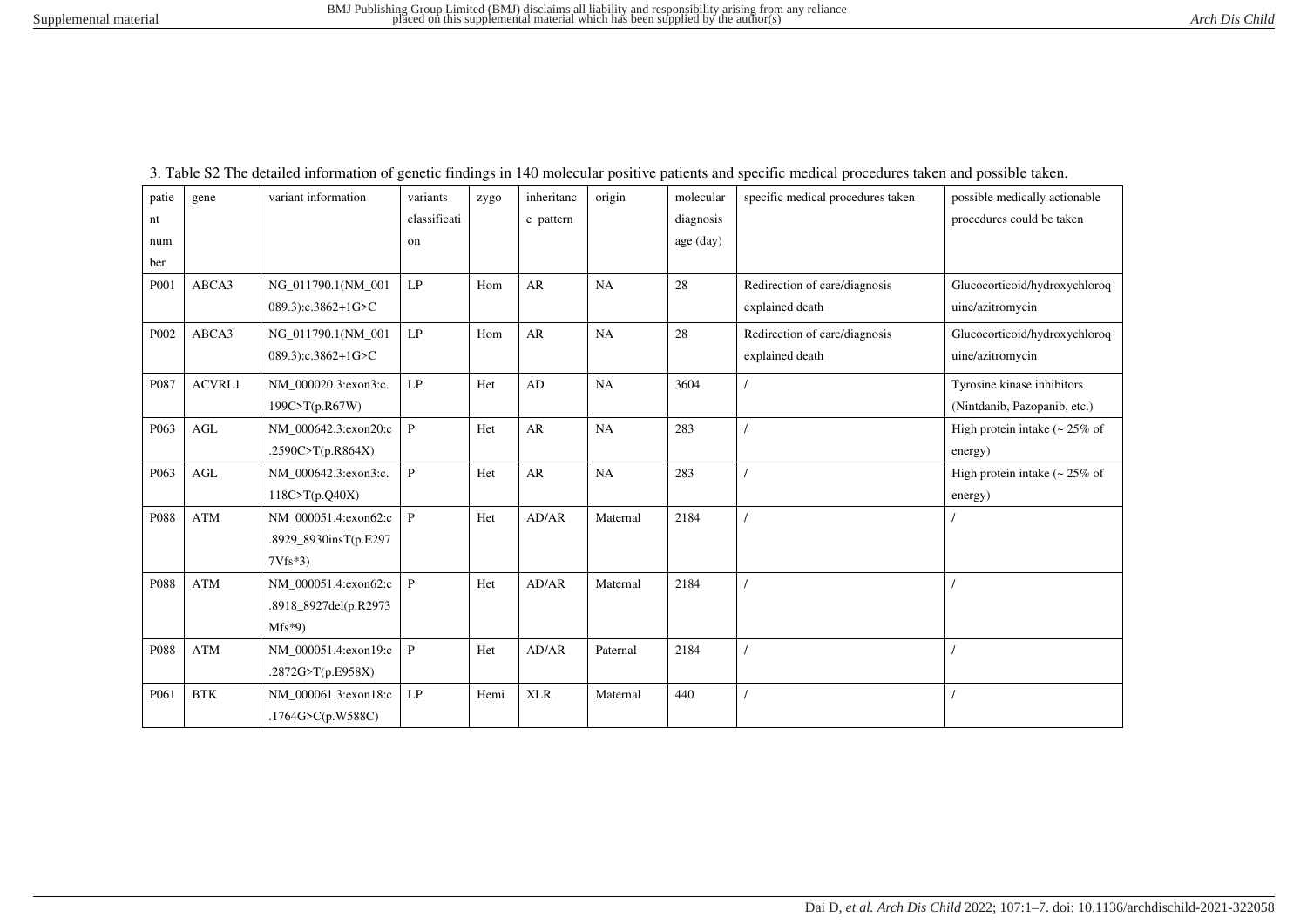| P089 | <b>BTK</b>           | NM_000061.3:exon12:c<br>.1039del(p.A347Lfs*56 | $\mathbf{P}$ | Hemi | <b>XLR</b> | Maternal                    | 705  |  |
|------|----------------------|-----------------------------------------------|--------------|------|------------|-----------------------------|------|--|
| P090 | <b>BTK</b>           | NM_000061.3:exon2:c.<br>118T>G(p.Y40D)        | $\mathbf{P}$ | Hemi | <b>XLR</b> | Maternal                    | 879  |  |
| P091 | $\operatorname{BTK}$ | NM 000061.3:exon11:c<br>.919dup(p.R307Kfs*16) | $\mathbf{P}$ | Hemi | <b>XLR</b> | Maternal/Sis<br>ter(Normal) | 1489 |  |
| P092 | $\operatorname{BTK}$ | NM_000061.3:exon12:c<br>.1039G>C(p.A347P)     | $\mathbf{P}$ | Hemi | <b>XLR</b> | NA                          | 1884 |  |
| P093 | $\operatorname{BTK}$ | NM_000061.3:exon2:c.<br>37C > T(p.R13X)       | $\mathbf{P}$ | Hemi | <b>XLR</b> | Maternal                    | 2118 |  |
| P094 | $\operatorname{BTK}$ | NM_000061.3:exon14:c<br>.1181C>A( $p.S394X$ ) | $\, {\bf P}$ | Hemi | <b>XLR</b> | Maternal                    | 2193 |  |
| P095 | $\operatorname{BTK}$ | NM_000061.3:exon2:c.<br>119A > G(p.Y40C)      | P            | Hemi | <b>XLR</b> | Maternal                    | 2485 |  |
| P096 | $\operatorname{BTK}$ | NM_000061.3:exon15:c<br>.1558C>T(p.R520X)     | P            | Hemi | <b>XLR</b> | Maternal                    | 4786 |  |
| P097 | $\operatorname{BTK}$ | NM_000061.3:exon2:c.<br>82C>T(p.R28C)         | $\mathbf{P}$ | Hemi | <b>XLR</b> | Maternal                    | 5238 |  |
| P098 | $\operatorname{BTK}$ | NG_009616.1(NM_000<br>061.3):c.1751-1G>C      | $\mathbf{P}$ | Hemi | <b>XLR</b> | Maternal                    | 5244 |  |
| P099 | <b>BTK</b>           | NM_000061.3:exon15:c<br>.1506C>A(p.C502X)     | $\mathbf{P}$ | Hemi | <b>XLR</b> | Maternal                    | 5518 |  |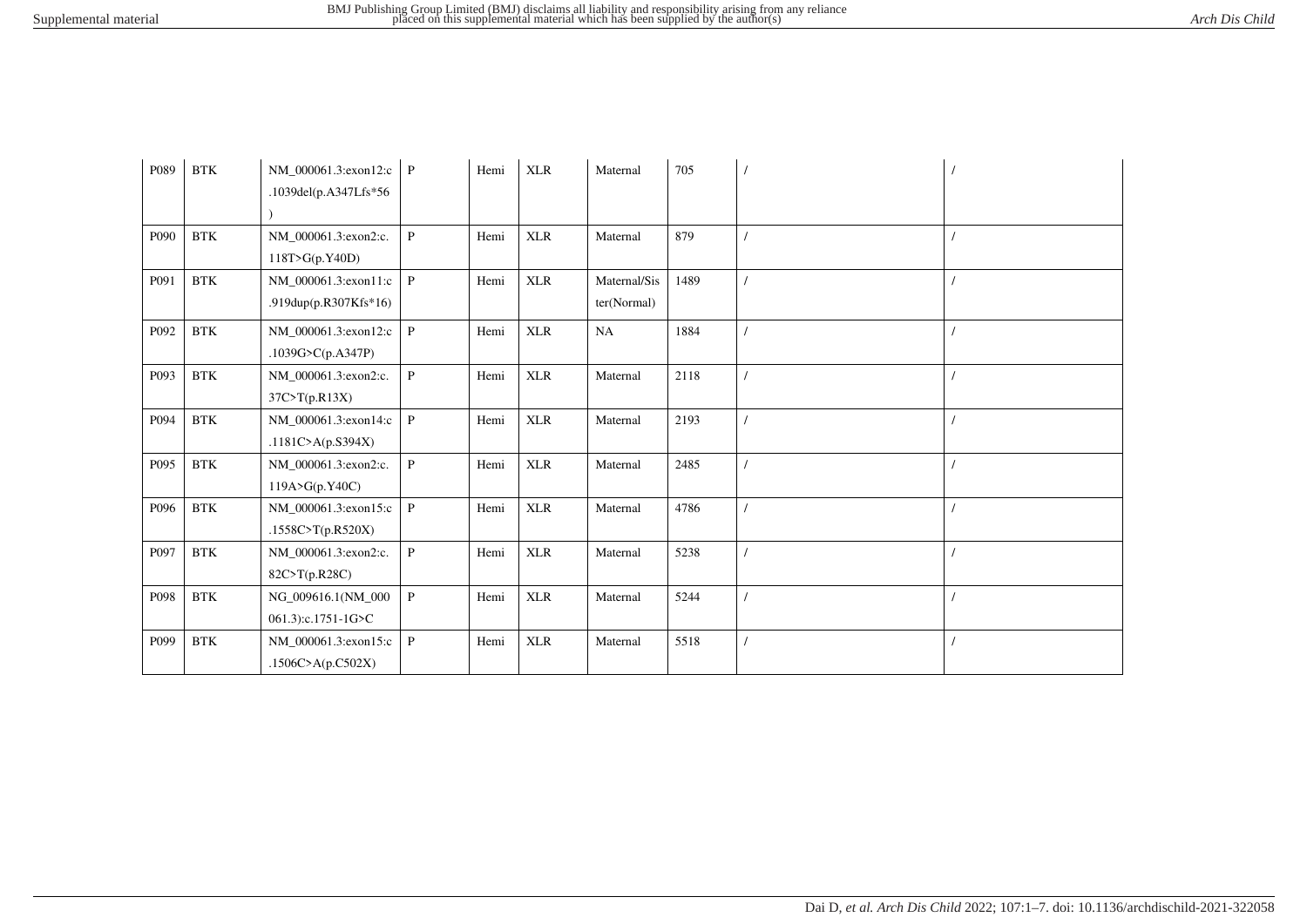| P074 | CCDC103     | NM 213607.3:exon3:c.    | LP           | Hom | AR    | Maternal/Pa   | 803  | Airway clearance therapy and |  |
|------|-------------|-------------------------|--------------|-----|-------|---------------|------|------------------------------|--|
|      |             | $170$ _175delinsGG(p.K5 |              |     |       | ternal        |      | administration of acute and  |  |
|      |             | 7Rfs*121)               |              |     |       |               |      | prophylactic antibiotics     |  |
| P075 | CCDC114     | NM_144577.4:exon7:c.    | LP           | Het | AR    | Maternal      | 1005 | Airway clearance therapy and |  |
|      |             | 702_705dup(p.P236Afs    |              |     |       |               |      | administration of acute and  |  |
|      |             | $*11)$                  |              |     |       |               |      | prophylactic antibiotics     |  |
| P075 | CCDC114     | NG_033251.1(NM_144      | <b>VUS</b>   | Het | AR    | Paternal      | 1005 | Airway clearance therapy and |  |
|      |             | 577.4):c.-41-2A>C       |              |     |       |               |      | administration of acute and  |  |
|      |             |                         |              |     |       |               |      | prophylactic antibiotics     |  |
| P076 | CCDC40      | NM 017950.4:exon6:c.    | LP           | Het | AR    | Maternal      | 6535 | Airway clearance therapy and |  |
|      |             | 901C>T(p.R301X)         |              |     |       |               |      | administration of acute and  |  |
|      |             |                         |              |     |       |               |      | prophylactic antibiotics     |  |
| P076 | CCDC40      | NM 017950.4:exon20:c    | <b>VUS</b>   | Het | AR    | Paternal      | 6535 | Airway clearance therapy and |  |
|      |             | .3224T>C(p.L1075P)      |              |     |       |               |      | administration of acute and  |  |
|      |             |                         |              |     |       |               |      | prophylactic antibiotics     |  |
| P077 | <b>CFTR</b> | NM 000492.4:exon14:c    | P            | Het | AD/AR | De novo       | 3761 | Airway clearance therapy and |  |
|      |             | .2052dup(p.Q685Tfs*4)   |              |     |       |               |      | administration of acute and  |  |
|      |             |                         |              |     |       |               |      | prophylactic antibiotics     |  |
| P077 | <b>CFTR</b> | NM_000492.4:exon8:c.    | $\mathbf{P}$ | Het | AD/AR | Maternal      | 3761 | Airway clearance therapy and |  |
|      |             | 935_937del(p.F312del)   |              |     |       |               |      | administration of acute and  |  |
|      |             |                         |              |     |       |               |      | prophylactic antibiotics     |  |
| P078 | <b>CFTR</b> | NM_000492.4:exon3:c.    | $\mathbf{P}$ | Hom | AD/AR | Maternal/Pa   | 4445 | Airway clearance therapy and |  |
|      |             | 263T>G(p.L88X)          |              |     |       | ternal/Sister |      | administration of acute and  |  |
|      |             |                         |              |     |       | (het)         |      | prophylactic antibiotics     |  |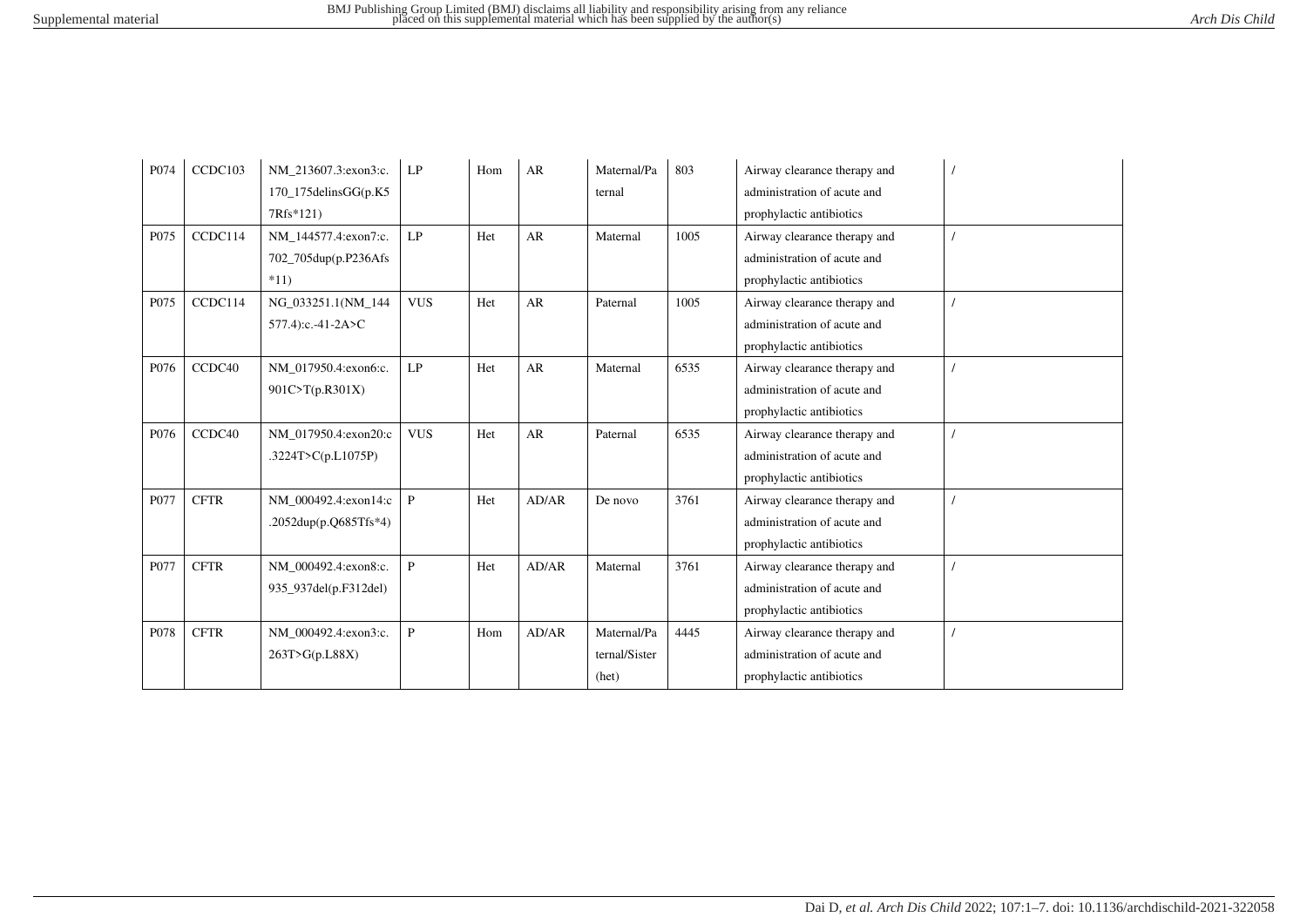| P <sub>079</sub> | <b>CFTR</b> | NG 016465.4(NM 000<br>492.4):c.2988+1G>A                  | P                      | Hom | AD/AR | NA      | 6461 | Airway clearance therapy and<br>administration of acute and<br>prophylactic antibiotics |                                                           |
|------------------|-------------|-----------------------------------------------------------|------------------------|-----|-------|---------|------|-----------------------------------------------------------------------------------------|-----------------------------------------------------------|
| P023             | CHD7        | NG 007009.1(NM 017<br>780.4):c.2957+5G>A                  | $\mathbf{P}$           | Het | AD    | De novo | 31   | Redirection of care                                                                     | Monitoring other malformations<br>and specialized nursing |
| P024             | CHD7        | NM_017780.4:exon12:c<br>.3106C>T $(p.R1036X)$             | $\mathbf{P}$           | Het | AD    | NA      | 34   |                                                                                         | Monitoring other malformations<br>and specialized nursing |
| P025             | CHD7        | NM 017780.4:exon31:c<br>.6416dup(p.N2139Kfs*<br>27)       | LP                     | Het | AD    | NA      | 44   | Redirection of care                                                                     | Monitoring other malformations<br>and specialized nursing |
| P026             | CHD7        | NM 017780.4:exon31:c<br>.6165_6166del(p.Y2056<br>$Pfs*3)$ | $\mathbf{P}$           | Het | AD    | NA      | 47   | Redirection of care                                                                     | Monitoring other malformations<br>and specialized nursing |
| P027             | CHD7        | NM_017780.4:exon31:c<br>.6135_6153dup(p.S205<br>$2Dfs*14$ | $\mathrm{L}\mathrm{P}$ | Het | AD    | NA      | 48   | Redirection of care                                                                     | Monitoring other malformations<br>and specialized nursing |
| P028             | CHD7        | NM 017780.4:exon34:c<br>.7192C>G(p.R2398G)                | $\, {\bf P}$           | Het | AD    | De novo | 48   | Diagnosis explained death                                                               | Monitoring other malformations<br>and specialized nursing |
| P <sub>029</sub> | CHD7        | NM 017780.4:exon15:c<br>.3634_3637del(p.N1212<br>$Ffs*30$ | LP                     | Het | AD    | NA      | 56   |                                                                                         | Monitoring other malformations<br>and specialized nursing |
| P070             | CHD7        | NM_017780.4:exon8:c.<br>2504_2508del(p.Y835S<br>$fs*14)$  | $\mathbf{P}$           | Het | AD    | NA      | 87   | Diagnosis explained death                                                               | Monitoring other malformations<br>and specialized nursing |
| P073             | CHD7        | NM_017780.4:exon32:c<br>.6850C>T(p.R2284X)                | $\mathbf{P}$           | Het | AD    | NA      | 223  |                                                                                         | Monitoring other malformations<br>and specialized nursing |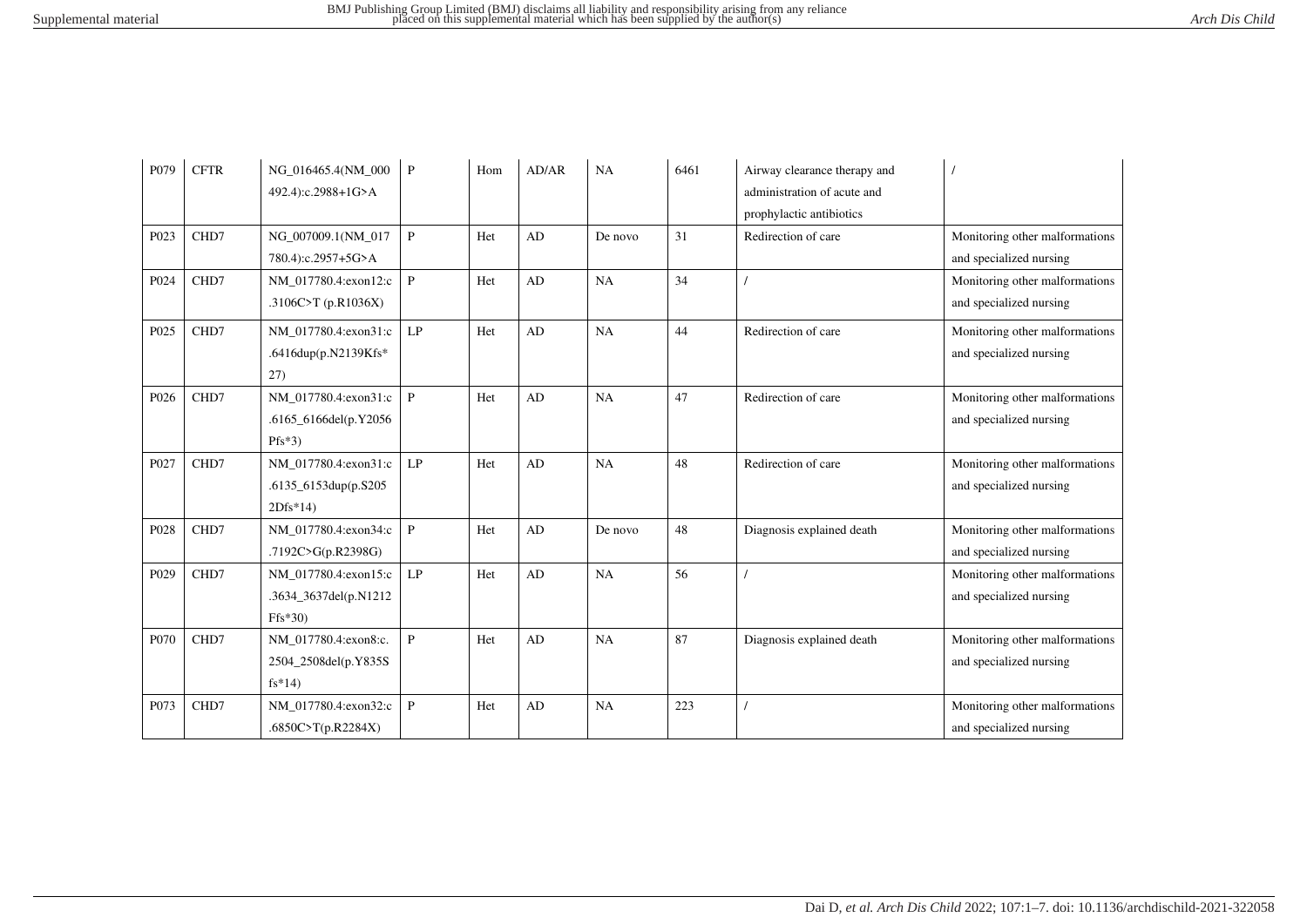| P <sub>0</sub> 30 | COL2A1           | NG_008072.1(NM_001<br>844.5):c.2050-1G>C                  | $\mathbf{P}$  | Het | AD/AR     | De novo  | 31 | Prevention and evaluation of joint<br>damage and ocular lesions |                                                                   |
|-------------------|------------------|-----------------------------------------------------------|---------------|-----|-----------|----------|----|-----------------------------------------------------------------|-------------------------------------------------------------------|
| P031              | COL2A1           | NM 001844.5:exon23:c<br>.1420_1430del(p.G474P<br>$fs*10)$ | $\mathbf{P}$  | Het | AD        | NA       | 52 | Prevention and evaluation of joint<br>damage and ocular lesions |                                                                   |
| P016              | CPS <sub>1</sub> | NM 001875.5:exon18:c<br>.2161C>T(p.R721X)                 | $\mathbf{P}$  | Het | AR        | NA       | 28 | Diagnosis explained death                                       | Hemodialysis and medicine<br>therapy (N-carbamyl-L-<br>glutamate) |
| P016              | CPS <sub>1</sub> | NM 001875.5:exon30:c<br>.3572C>A(p.A1191D)                | LP            | Het | <b>AR</b> | NA       | 28 | Diagnosis explained death                                       | Hemodialysis and medicine<br>therapy (N-carbamyl-L-<br>glutamate) |
| P017              | CPS1             | NM_001875.5:exon28:c<br>.3443T>A( $p.M1148K$ )            | P             | Hom | AR        | Maternal | 35 | Diagnosis explained death                                       | Hemodialysis and medicine<br>therapy (N-carbamyl-L-<br>glutamate) |
| P018              | CPS1             | NM 001875.5:exon32:c<br>.3875A>G(p.H1292R)                | LP            | Het | AR        | Paternal | 36 | Diagnosis explained death                                       | Hemodialysis and medicine<br>therapy (N-carbamyl-L-<br>glutamate) |
| P018              | CPS1             | NM 001875.5:exon37:c<br>.4325_4327dup(p.N144<br>2dup)     | $\mathbf{P}$  | Het | AR        | NA       | 36 | Diagnosis explained death                                       | Hemodialysis and medicine<br>therapy (N-carbamyl-L-<br>glutamate) |
| P018              | CPS <sub>1</sub> | NM_001875.5:exon20:c<br>.2440C>T(p.R814W)                 | $\mathrm{LP}$ | Het | AR        | NA       | 36 | Diagnosis explained death                                       | Hemodialysis and medicine<br>therapy (N-carbamyl-L-<br>glutamate) |
| P015              | CPT <sub>2</sub> | NM_000098.3:exon4:c.<br>1033G>A(p.G345R)                  | LP            | Het | AR        | NA       | 28 | Diagnosis explained death                                       | Medicine therapy (Bezafibrate)                                    |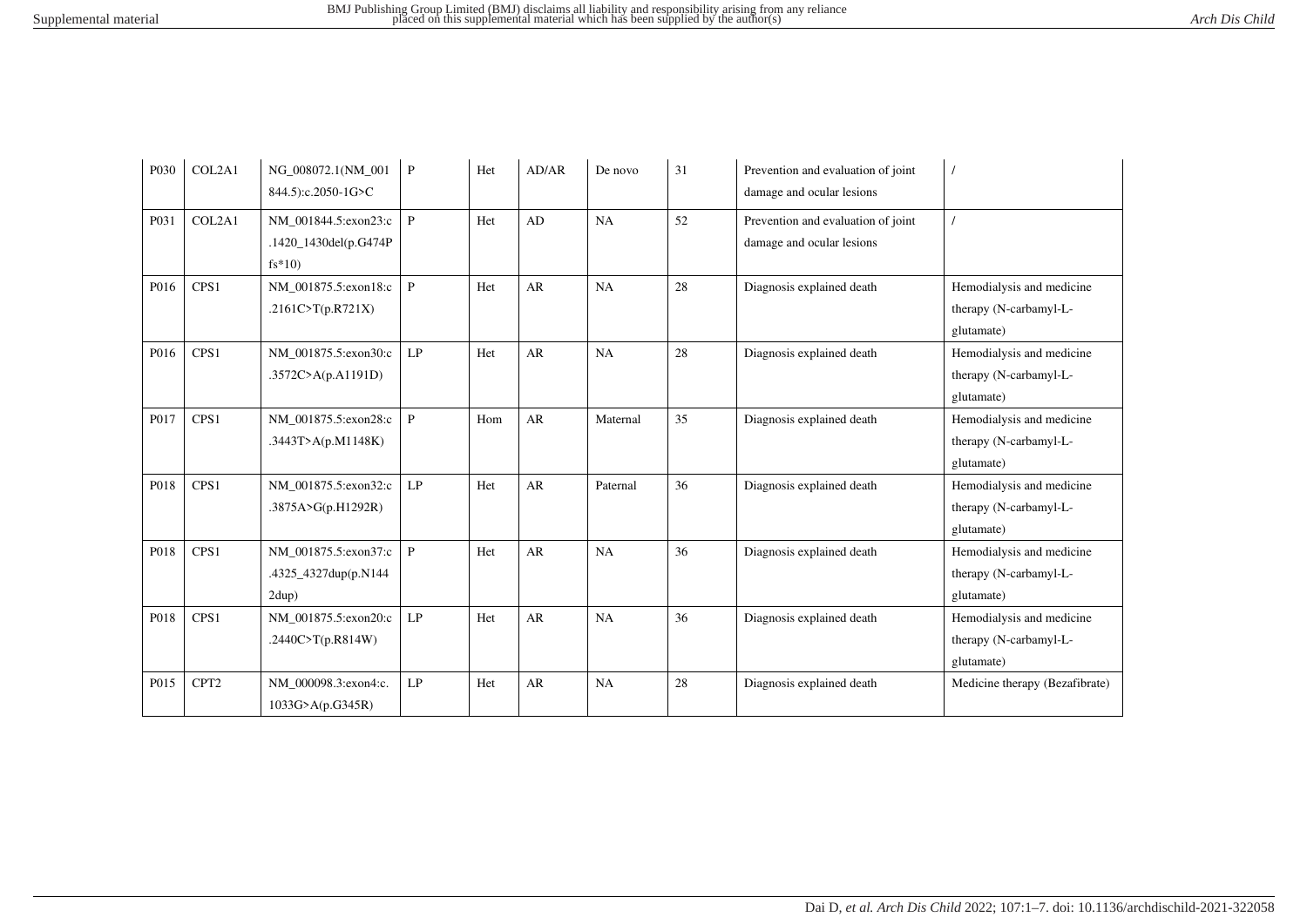| P015             | CPT <sub>2</sub> | NM_000098.3:exon4:c.  | LP           | Het          | AR                        | NA           | 28   | Diagnosis explained death           | Medicine therapy (Bezafibrate) |
|------------------|------------------|-----------------------|--------------|--------------|---------------------------|--------------|------|-------------------------------------|--------------------------------|
|                  |                  | 764A>G(p.D255G)       |              |              |                           |              |      |                                     |                                |
| P072             | <b>CREBBP</b>    | NG 009873.2(NM 004    | $\mathbf{P}$ | Het          | AD                        | De novo      | 217  | Prevention of renal and eye         |                                |
|                  |                  | 380.3):c.1941+1G>T    |              |              |                           |              |      | phenotypes, recurrent respiratory   |                                |
|                  |                  |                       |              |              |                           |              |      | infections, sleep apnea, and cancer |                                |
|                  |                  |                       |              |              |                           |              |      | risk                                |                                |
| P043             | <b>CYBB</b>      | NG 009065.1(NM 000    | $\mathbf{P}$ | Hemi         | <b>XLR</b>                | Maternal/Sis | 70   | Medicine therapy (IFN-gamma)        | Avoiding BCG vaccination       |
|                  |                  | 397.4):c.253-2A>C     |              |              |                           | ter(Normal)  |      |                                     |                                |
| P <sub>045</sub> | <b>CYBB</b>      | NM 000397.4:exon7:c.  | $\mathbf{P}$ | Mosai        | $\ensuremath{\text{XLR}}$ | De novo      | 257  |                                     | Avoiding BCG vaccination       |
|                  |                  | 779C>T(p.P260L)       |              | $\mathbf{c}$ |                           |              |      |                                     |                                |
| P <sub>049</sub> | <b>CYBB</b>      | NG 009065.1(NM 000    | $\mathbf{P}$ | Hemi         | <b>XLR</b>                | Maternal     | 392  | Umbilical cord blood stem cell      | Avoiding BCG vaccination       |
|                  |                  | 397.4):c.484-1G>C     |              |              |                           |              |      | transplantation                     |                                |
| P <sub>050</sub> | <b>CYBB</b>      | NM 000397.4:exon7:c.  | $\mathbf{P}$ | Hemi         | <b>XLR</b>                | Maternal     | 126  | Umbilical cord blood stem cell      | Avoiding BCG vaccination       |
|                  |                  | 771C > A(p.C257X)     |              |              |                           |              |      | transplantation                     |                                |
| P056             | <b>CYBB</b>      | NM_000397.4:exon5:c.  | $\mathbf{P}$ | Hemi         | $\ensuremath{\text{XLR}}$ | Maternal     | 384  |                                     | Avoiding BCG vaccination       |
|                  |                  | 388C>T(p.R130X)       |              |              |                           |              |      |                                     |                                |
| P <sub>059</sub> | <b>CYBB</b>      | NM 000397.4:exon9:c.  | $\mathbf{P}$ | Hemi         | <b>XLR</b>                | Maternal     | 258  | Ongoing transplantation             | Avoiding BCG vaccination       |
|                  |                  | 1038del(p.E347Rfs*39) |              |              |                           |              |      |                                     |                                |
| P <sub>100</sub> | <b>CYBB</b>      | NM_000397.4:exon11:c  | LP           | Hemi         | <b>XLR</b>                |              | 503  | Peripheral blood stem cell          | Avoiding BCG vaccination       |
|                  |                  | .1414G>A(p.G472S)     |              |              |                           |              |      | transplantation                     |                                |
| P100             | <b>CYBB</b>      | NG_009065.1(NM_000    | $\mathbf{P}$ | Hemi         | $\ensuremath{\text{XLR}}$ | Maternal/Br  | 503  | Peripheral blood stem cell          | Avoiding BCG vaccination       |
|                  |                  | 397.4):c.1315-1G>T    |              |              |                           | other(Norm   |      | transplantation                     |                                |
|                  |                  |                       |              |              |                           | al)          |      |                                     |                                |
| P101             | <b>CYBB</b>      | NM 000397.4:exon7:c.  | $\mathbf{P}$ | Hemi         | $\ensuremath{\text{XLR}}$ | Maternal     | 1063 |                                     | Avoiding BCG vaccination       |
|                  |                  | 676C > T(p.R226X)     |              |              |                           |              |      |                                     |                                |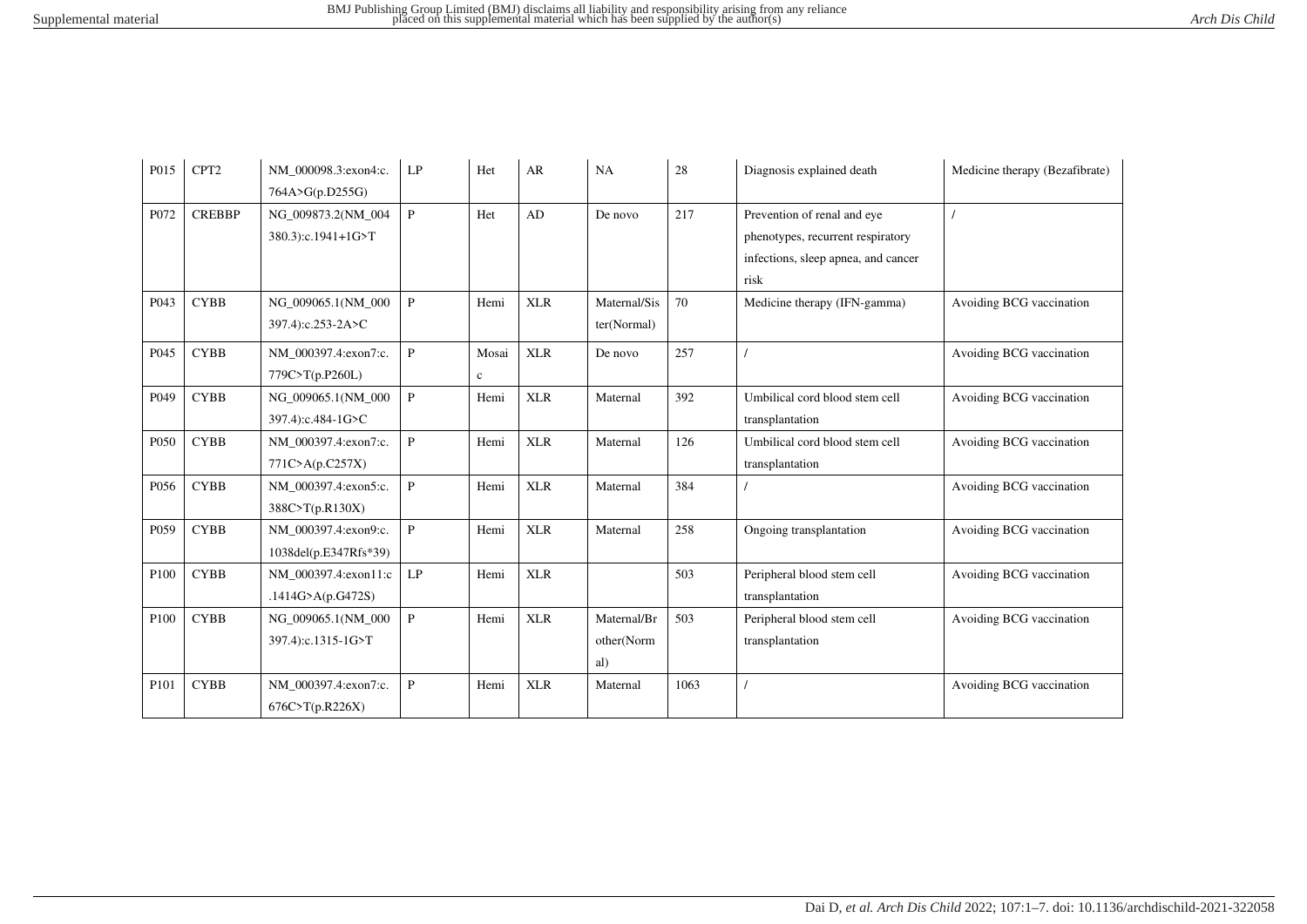| P102 | <b>CYBB</b> | NG_009065.1(NM_000<br>397.4):c.674+5G>A                   | $\mathbf{P}$  | Hemi | <b>XLR</b> | Maternal/Br<br>other(Norm<br>al) | 1110 | Ongoing transplantation                           | Avoiding BCG vaccination |
|------|-------------|-----------------------------------------------------------|---------------|------|------------|----------------------------------|------|---------------------------------------------------|--------------------------|
| P103 | <b>CYBB</b> | NM_000397.4:exon6:c.<br>560_567dup(p.I190Yfs)<br>$*2)$    | $\mathbf{P}$  | Hemi | <b>XLR</b> | Maternal                         | 1642 |                                                   | Avoiding BCG vaccination |
| P104 | <b>CYBB</b> | NG_009065.1(NM_000<br>397.4):c.252+1G>C                   | $\, {\bf P}$  | Hemi | <b>XLR</b> | Maternal                         | 2129 | Umbilical cord blood stem cell<br>transplantation | Avoiding BCG vaccination |
| P035 | DNAAF3      | NM_001256714.1:exon<br>5:c.680del(p.L227Pfs*2<br>8)       | $\mathbf{P}$  | Hom  | AR         | Maternal/Pa<br>ternal            | 345  | Airway clearance therapy                          |                          |
| P080 | DNAAF3      | NM 001256714.1:exon<br>2:c.200C>A(p.S67Y)                 | $\mathrm{LP}$ | Het  | AR         | Maternal                         | 565  | Airway clearance therapy                          |                          |
| P080 | DNAAF3      | NM 001256714.1:exon<br>6:c.811_815dup(p.R273<br>$Tfs*13)$ | $\mathbf{P}$  | Het  | AR         | Paternal                         | 565  | Airway clearance therapy                          |                          |
| P081 | DNAAF3      | NM 001256714.1:exon<br>6:c.811_815dup(p.R273<br>$Tfs*13$  | $\, {\bf P}$  | Het  | ${\sf AR}$ | Maternal                         | 6105 | Airway clearance therapy                          |                          |
| P081 | DNAAF3      | NG_032759.1(NM_001<br>256714.1):c.325_369+5<br>9del       | $\mathbf{P}$  | Het  | ${\sf AR}$ | Paternal                         | 6105 | Airway clearance therapy                          |                          |
| P082 | DNAH11      | NM_001277115.2:exon<br>55:c.9017C>T(p.T3006<br>$M$ )      | <b>VUS</b>    | Het  | AR         | Paternal                         | 971  | Airway clearance therapy                          |                          |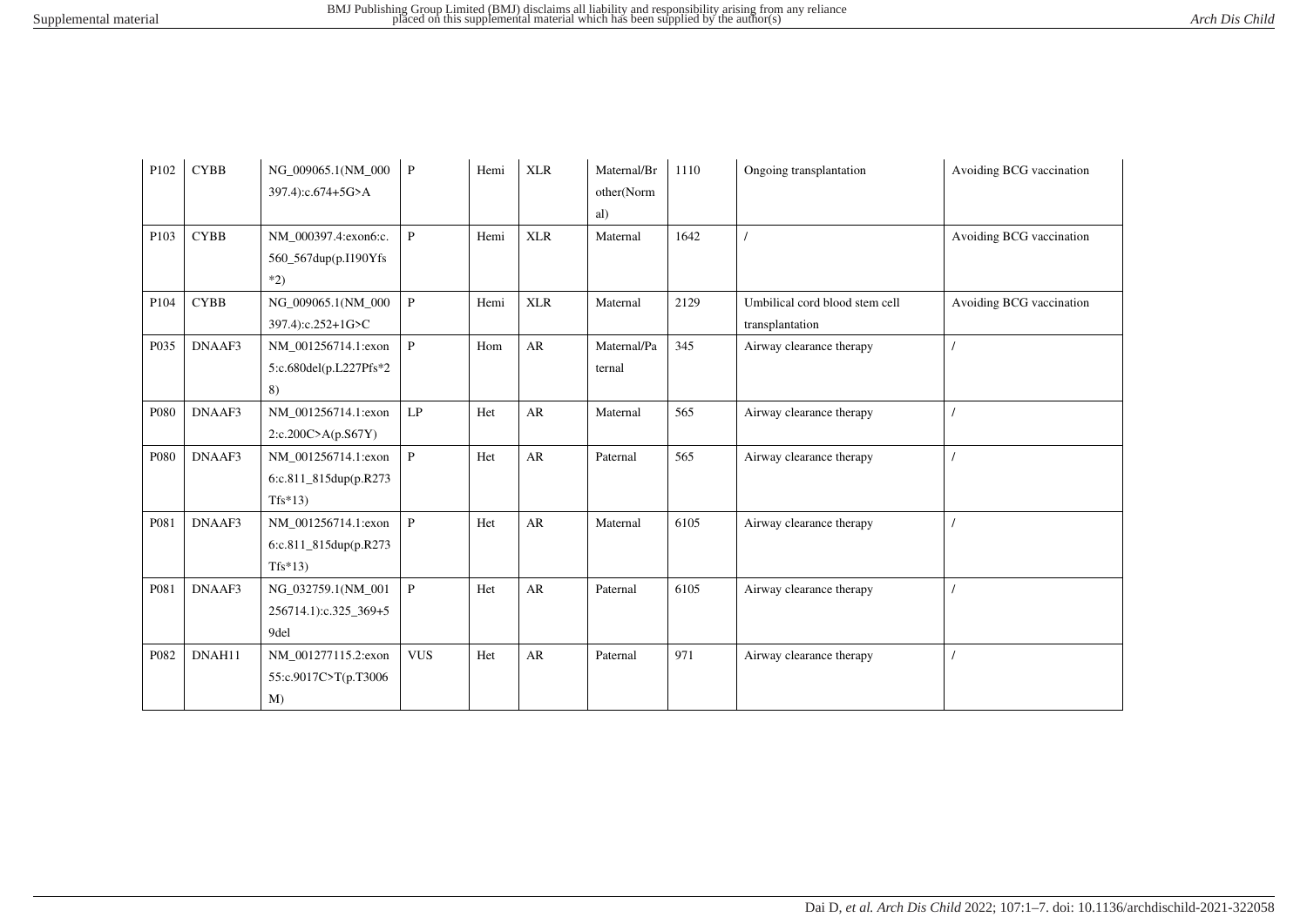| P082             | DNAH11       | NM_001277115.2:exon<br>45:c.7292G>T(p.S2431I                            | <b>VUS</b>    | Het | AR         | Paternal | 971  | Airway clearance therapy                                                                |                                                                                |
|------------------|--------------|-------------------------------------------------------------------------|---------------|-----|------------|----------|------|-----------------------------------------------------------------------------------------|--------------------------------------------------------------------------------|
| P082             | DNAH11       | NM_001277115.2:exon<br>82:c.13373C>T(p.P445<br>8L)                      | LP            | Het | ${\sf AR}$ | Maternal | 971  | Airway clearance therapy                                                                |                                                                                |
| P082             | DNAH11       | NM 001277115.2:exon<br>45:c.7364A>C(p.D2455<br>$\bf{A}$                 | <b>VUS</b>    | Het | AR         | Paternal | 971  | Airway clearance therapy                                                                |                                                                                |
| P083             | DNAH5        | NM 001369.2:exon14:c<br>.1852C>T(p.R618X)                               | $\mathbf{P}$  | Het | AR         | Maternal | 2371 | Airway clearance therapy                                                                |                                                                                |
| P083             | DNAH5        | NM_001369.2:exon37:c<br>.6139C>T(p.Q2047X)                              | $\mathbf{P}$  | Het | ${\sf AR}$ | Paternal | 2371 | Airway clearance therapy                                                                |                                                                                |
| P084             | DNAH5        | NM 001369.2:exon38:c<br>.6304C>T(p.R2102C)                              | LP            | Het | AR         | Paternal | 3142 | Airway clearance therapy and<br>administration of acute and<br>prophylactic antibiotics |                                                                                |
| P084             | DNAH5        | NG 013081.2(NM 001<br>369.2):c.278-<br>1_295delinsACAACAA<br><b>CAA</b> | $\mathrm{LP}$ | Het | AR         | Maternal | 3142 | Airway clearance therapy and<br>administration of acute and<br>prophylactic antibiotics |                                                                                |
| P032             | EFTUD2       | NG_032674.1(NM_004<br>247.4):c.869+1G>A                                 | $\, {\bf P}$  | Het | AD         | NA       | 35   |                                                                                         | Monitoring other abnormalities<br>and specialized nursing                      |
| P <sub>105</sub> | <b>ELANE</b> | NM_001972.4:exon3:c.<br>242G>C(p.R81P)                                  | $\mathbf{P}$  | Het | AD         | De novo  | 875  |                                                                                         | Hemopoietic stem cell<br>transplantation; Monitoring the<br>risk of developing |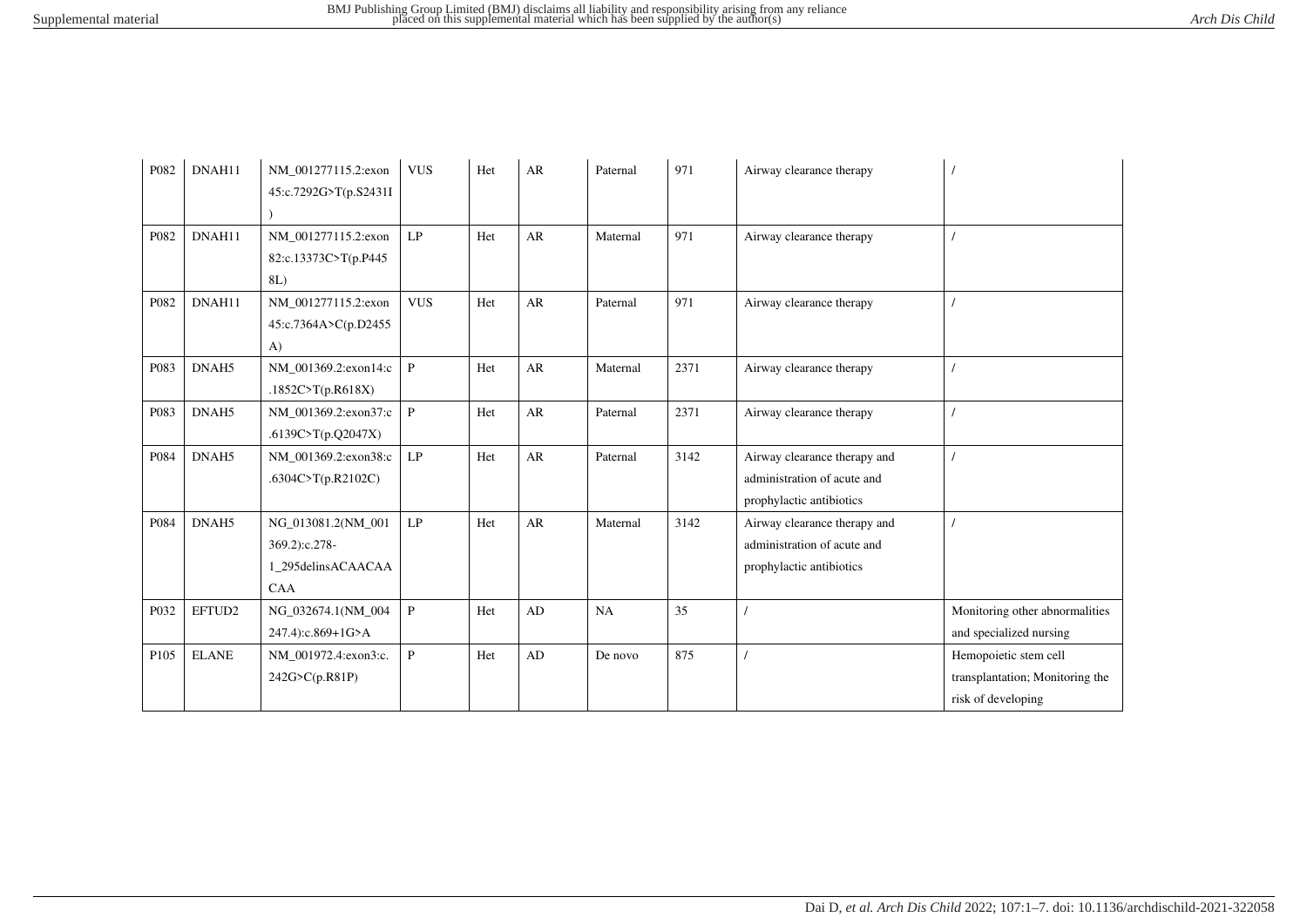|                  |              |                                                    |              |     |            |          |      |                                       | myelodysplasia or acute<br>myelogenous leukemia |
|------------------|--------------|----------------------------------------------------|--------------|-----|------------|----------|------|---------------------------------------|-------------------------------------------------|
| P106             | <b>ELANE</b> | NM_001972.4:exon2:c.                               | P            | Het | AD         | De novo  | 1836 |                                       | Hemopoietic stem cell                           |
|                  |              | 158A>G(p.H53R)                                     |              |     |            |          |      |                                       | transplantation; Monitoring the                 |
|                  |              |                                                    |              |     |            |          |      |                                       | risk of developing                              |
|                  |              |                                                    |              |     |            |          |      |                                       | myelodysplasia or acute                         |
|                  |              |                                                    |              |     |            |          |      |                                       | myelogenous leukemia                            |
| P147             | ${\rm EVC}$  | NM_153717.3:exon19:c<br>.2731C>T(p.R911X)          | $\, {\bf P}$ | Hom | AD/AR      | NA       | 30   |                                       |                                                 |
| P <sub>142</sub> | FBN1         | NG_008805.2(NM_000<br>138.5):c.6038-1G>A           | $\, {\bf P}$ | Het | AD         | NA       | 1325 |                                       |                                                 |
| P <sub>143</sub> | FBN1         | NM_000138.5:exon2:c.<br>2T>G(p.?)                  | $\mathbf{P}$ | Het | AD         | NA       | 3601 |                                       |                                                 |
| P144             | FBN1         | NM 000138.5:exon66:c<br>.8557dup(p.Y2853Lfs*<br>5) | LP           | Het | AD         | NA       | 6528 |                                       |                                                 |
| P005             | FOXF1        | NM 001451.3:exon1:c.<br>147del(p.Y51Ifs*19)        | $\, {\bf P}$ | Het | AD         | NA       | 28   | Diagnosis explained death             |                                                 |
| P064             | GAA          | NM_000152.5:exon19:c<br>.2662G>T(p.E888X)          | $\mathbf{P}$ | Het | AR         | Maternal | 260  | High-protein and raw corn starch diet | RhGAA (Myozyme)                                 |
| P064             | GAA          | NM_000152.5:exon4:c.<br>796C>T(p.P266S)            | $\mathbf{P}$ | Het | ${\sf AR}$ | Paternal | 260  | High-protein and raw corn starch diet | RhGAA (Myozyme)                                 |
| P065             | GAA          | NM_000152.5:exon7:c.<br>1082C>T(p.P361L)           | $\mathbf{P}$ | Het | AR         | NA       | 362  | Prenatal diagnosis of amniocentesis   | High-protein diet and RhGAA<br>(Myozyme)        |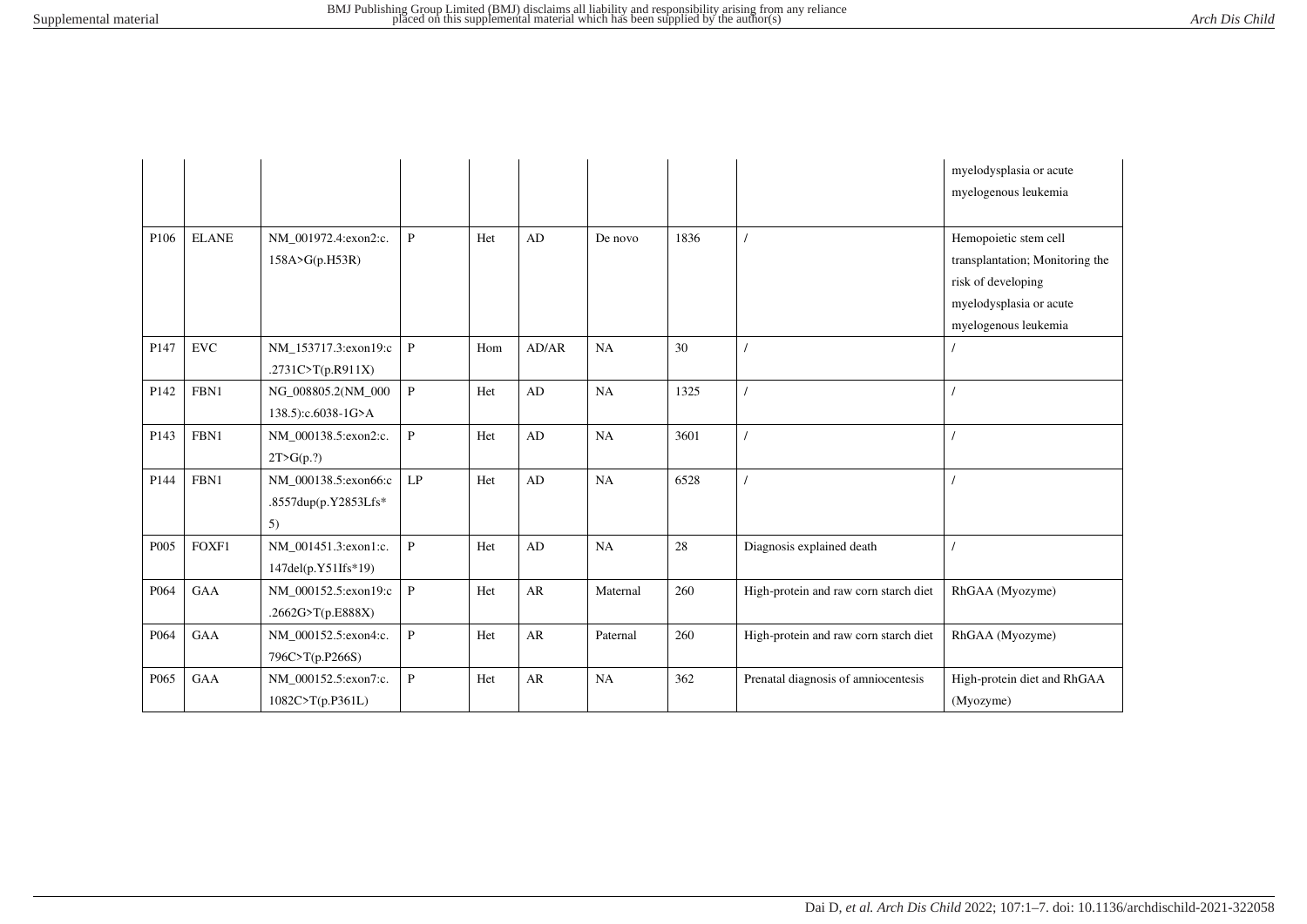| P065 | GAA        | NM 000152.5:exon14:c          | $\mathbf{P}$ | Het | AR        | NA       | 362  | Prenatal diagnosis of amniocentesis   | High-protein diet and RhGAA |
|------|------------|-------------------------------|--------------|-----|-----------|----------|------|---------------------------------------|-----------------------------|
|      |            | .2015G>A(p.R672Q)             |              |     |           |          |      |                                       | (Myozyme)                   |
| P067 | <b>GAA</b> | NM 000152.5:exon2:c.          | $\mathbf{P}$ | Het | AR        | Maternal | 269  |                                       | High-protein diet and RhGAA |
|      |            | 258del(p.N87Tfs*55)           |              |     |           |          |      |                                       | (Myozyme)                   |
| P067 | <b>GAA</b> | NM 000152.5:exon10:c          | P            | Het | AR        | Paternal | 269  |                                       | High-protein diet and RhGAA |
|      |            | .1548G>A(p.W516X)             |              |     |           |          |      |                                       | (Myozyme)                   |
| P138 | GAA        | NM_000152.5:exon12:c          | LP           | Het | AR        | Maternal | 420  | High-protein and raw corn starch diet | RhGAA (Myozyme)             |
|      |            | .1669A>T(p.I557F)             |              |     |           |          |      |                                       |                             |
| P138 | <b>GAA</b> | NM 000152.5:exon6:c.          | LP           | Het | AR        | Paternal | 420  | High-protein and raw corn starch diet | RhGAA (Myozyme)             |
|      |            | 1013A > T(p.D338V)            |              |     |           |          |      |                                       |                             |
| P107 | GATA2      | NM 032638.5:exon6:c.          | $\mathbf{P}$ | Het | $\rm{AD}$ | Paternal | 5897 |                                       |                             |
|      |            | 1187G>A(p.R396Q)              |              |     |           |          |      |                                       |                             |
| P108 | HAX1       | NM 006118.4:exon3:c.          | $\mathbf{P}$ | Het | AR        | Maternal | 482  | Early G-CSF treatment, Monitoring     |                             |
|      |            | $430 \text{dup}(p.V144Gfs*5)$ |              |     |           |          |      | occurrence of myelodysplastic         |                             |
|      |            |                               |              |     |           |          |      | syndrome or acute myeloid leukemia    |                             |
| P108 | HAX1       | NG 007369.1(NM 006            | P            | Het | AR        | Paternal | 482  | Early G-CSF treatment, Monitoring     |                             |
|      |            | 118.4):c.557-1G>C             |              |     |           |          |      | occurrence of myelodysplastic         |                             |
|      |            |                               |              |     |           |          |      | syndrome or acute myeloid leukemia    |                             |
| P109 | HAX1       | NM_006118.4:exon3:c.          | $\mathbf{P}$ | Het | AR        | Paternal | 1470 | Early G-CSF treatment, Monitoring     |                             |
|      |            | 430dup(p.V144Gfs*5)           |              |     |           |          |      | occurrence of myelodysplastic         |                             |
|      |            |                               |              |     |           |          |      | syndrome or acute myeloid leukemia    |                             |
| P109 | HAX1       | NM_006118.4:exon2:c.          | LP           | Het | AR        | Maternal | 1470 | Early G-CSF treatment, Monitoring     |                             |
|      |            | 216_217insC(p.I73Hfs*         |              |     |           |          |      | occurrence of myelodysplastic         |                             |
|      |            | 6)                            |              |     |           |          |      | syndrome or acute myeloid leukemia    |                             |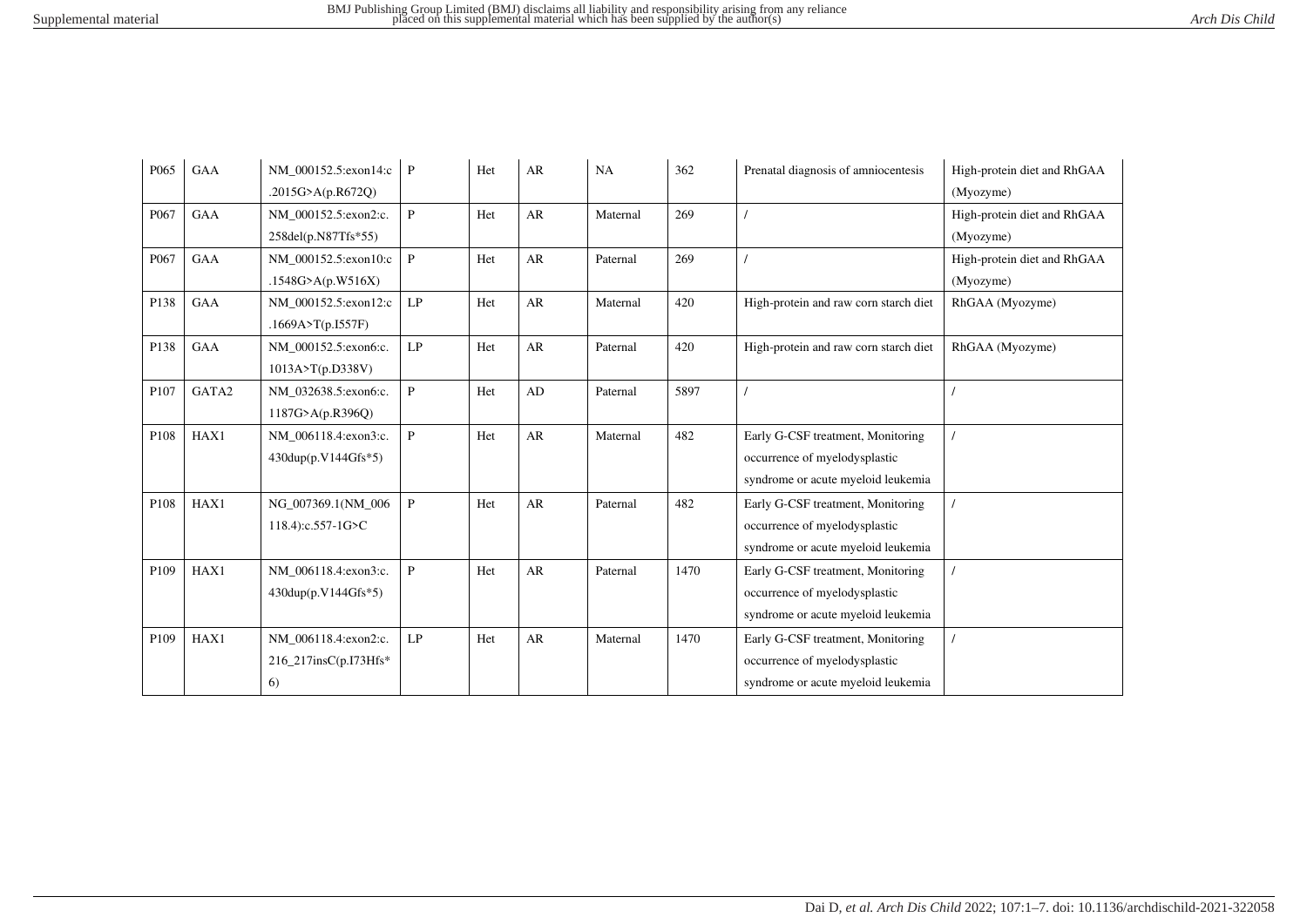| P <sub>137</sub> | IDS    | NM 000202.8:exon3:c.  | P            | Hemi | <b>XLR</b> | Maternal/   | 1195 | Hemopoietic stem cell transplantation |                                |
|------------------|--------|-----------------------|--------------|------|------------|-------------|------|---------------------------------------|--------------------------------|
|                  |        | 253G>A(p.A85T)        |              |      |            | Normal      |      |                                       |                                |
| P110             | IFNGR1 | NG 007394.1(NM 000    | $\mathbf{P}$ | Hom  | AD/AR      | NA          | 1192 |                                       | avoiding BCG vaccination       |
|                  |        | 416.3):c.861+2T>A     |              |      |            |             |      |                                       |                                |
| P039             | IL10RA | NM 001558.4:exon3:c.  | $\mathbf{P}$ | Het  | AR         | NA          | 72   | Umbilical cord blood stem cell        |                                |
|                  |        | 301C>T(p.R101W)       |              |      |            |             |      | transplantation                       |                                |
| P039             | IL10RA | NM 001558.4:exon4:c.  | $\mathbf{P}$ | Het  | AR         | NA          | 72   | Umbilical cord blood stem cell        |                                |
|                  |        | 537G>A(p.T179T)       |              |      |            |             |      | transplantation                       |                                |
| P041             | IL10RA | NM 001558.4:exon3:c.  | $\mathbf{P}$ | Hom  | AR         | Paternal/Ma | 75   |                                       | Umbilical cord blood stem cell |
|                  |        | 301C>T(p.R101W)       |              |      |            | ternal      |      |                                       | transplantation                |
| P044             | IL2RG  | NM 000206.3:exon7:c.  | $\mathbf{P}$ | Hemi | <b>XLR</b> | Maternal    | 284  |                                       | Umbilical cord blood stem cell |
|                  |        | 865C>T(p.R289X)       |              |      |            |             |      |                                       | transplantation                |
| P046             | IL2RG  | NM 000206.3:exon3:c.  | $\mathbf{P}$ | Hemi | <b>XLR</b> | Maternal    | 143  | Diagnosis explained death             | Umbilical cord blood stem cell |
|                  |        | 371T>G(p.L124R)       |              |      |            |             |      |                                       | transplantation                |
| P053             | IL2RG  | NM_000206.3:exon5:c.  | $\mathbf{P}$ | Hemi | <b>XLR</b> | Maternal    | 224  | Diagnosis explained death             | Umbilical cord blood stem cell |
|                  |        | 664C>T(p.R222C)       |              |      |            |             |      |                                       | transplantation                |
| P054             | IL2RG  | NM 000206.3:exon6:c.  | $\mathbf{P}$ | Hemi | <b>XLR</b> | Maternal    | 137  | Diagnosis explained death             | Umbilical cord blood stem cell |
|                  |        | 816_819del(p.I273Sfs* |              |      |            |             |      |                                       | transplantation                |
|                  |        | 20)                   |              |      |            |             |      |                                       |                                |
| P058             | IL2RG  | NM_000206.3:exon4:c.  | $\mathbf{P}$ | Het  | <b>XLR</b> | NA          | 129  |                                       | Umbilical cord blood stem cell |
|                  |        | 548T > A(p.L183X)     |              |      |            |             |      |                                       | transplantation                |
| P062             | IL2RG  | NM 000206.3:exon5:c.  | LP           | Hemi | <b>XLR</b> | Maternal    | 197  | Umbilical cord blood stem cell        |                                |
|                  |        | 719G>A(p.W240X)       |              |      |            |             |      | transplantation                       |                                |
| P111             | IL2RG  | NM_000206.3:exon5:c.  | $\mathbf{P}$ | Het  | <b>XLR</b> | Maternal    | 551  | Umbilical cord blood stem cell        |                                |
|                  |        | 670C > T(p.R224W)     |              |      |            |             |      | transplantation                       |                                |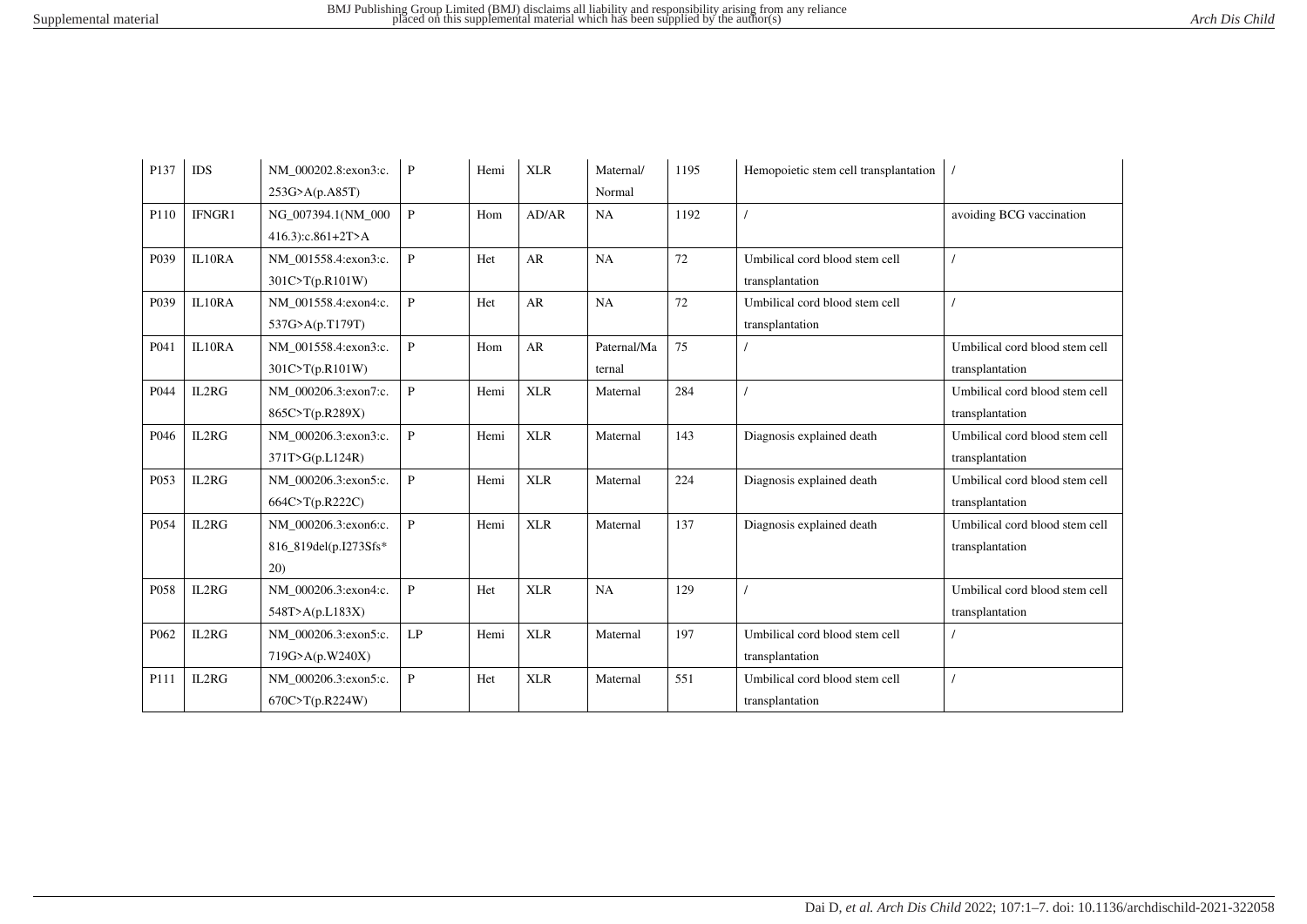| P112             | IL2RG            | NM 000206.3:exon8:c.  | P             | Hemi | <b>XLR</b>    | Maternal    | 703  | Umbilical cord blood stem cell |                                  |
|------------------|------------------|-----------------------|---------------|------|---------------|-------------|------|--------------------------------|----------------------------------|
|                  |                  | 982C>T(p.R328X)       |               |      |               |             |      | transplantation                |                                  |
| P051             | IL7R             | NG 009567.1(NM 002    | $\mathbf{P}$  | Hom  | AR            | Maternal/Pa | 181  |                                | Avoiding BCG vaccination         |
|                  |                  | 185.5):c.537+1G>A     |               |      |               | ternal      |      |                                |                                  |
| P141             | MMP21            | NM 147191.1:exon2:c.  | LP            | Het  | AR            | Paternal    | 5575 |                                |                                  |
|                  |                  | 557_558delinsTT(p.S18 |               |      |               |             |      |                                |                                  |
|                  |                  | 6I)                   |               |      |               |             |      |                                |                                  |
| P <sub>141</sub> | MMP21            | NM 147191.1:exon2:c.  | LP            | Het  | AR            | Maternal    | 5575 |                                |                                  |
|                  |                  | 414dup(p.R139Qfs*119  |               |      |               |             |      |                                |                                  |
|                  |                  |                       |               |      |               |             |      |                                |                                  |
| P006             | MTM1             | NM_000252.3:exon12:c  | $\mathbf{P}$  | Hemi | <b>XL/XLR</b> | NA          | 28   | Redirection of care            | Prevention of choke after eating |
|                  |                  | .1262G>A(p.R421Q)     |               |      |               |             |      |                                | and specialized nursing          |
| P007             | MTM1             | NG_008199.1(NM_000    | $\mathbf{P}$  | Hemi | <b>XLR</b>    | NA          | 28   | Redirection of care            | Prevention of choke after eating |
|                  |                  | 252.3):c.231+1G>T     |               |      |               |             |      |                                | and specialized nursing          |
| P008             | MTM1             | NM 000252.3:exon9:c.  | LP            | Hemi | <b>XLR</b>    | Maternal    | 28   | Redirection of care            | Prevention of choke after eating |
|                  |                  | 832G>A(p.D278N)       |               |      |               |             |      |                                | and specialized nursing          |
| P <sub>009</sub> | MTM1             | NG_008199.1(NM_000    | $\mathbf{P}$  | Het  | <b>XLR</b>    | NA          | 33   | Redirection of care            | Prevention of choke after eating |
|                  |                  | 252.3):c.528+1G>A     |               |      |               |             |      |                                | and specialized nursing          |
| P010             | MTM1             | NM_000252.3:exon9:c.  | $\mathbf{P}$  | Hemi | <b>XLR</b>    | Maternal    | 48   | Redirection of care            | Prevention of choke after eating |
|                  |                  | 721C>T(p.R241C)       |               |      |               |             |      |                                | and specialized nursing          |
| P <sub>060</sub> | NCF <sub>2</sub> | NM 000433.4:exon13:c  | $\mathrm{LP}$ | Hom  | ${\sf AR}$    | Maternal/Pa | 214  |                                |                                  |
|                  |                  | .1180T>G(p.Y394D)     |               |      |               | ternal      |      |                                |                                  |
| P071             | <b>NIPBL</b>     | NM_015384.5:exon10:c  | $\mathbf{P}$  | Het  | AD            | De novo     | 118  |                                |                                  |
|                  |                  | .1660C>T(p.Q554X)     |               |      |               |             |      |                                |                                  |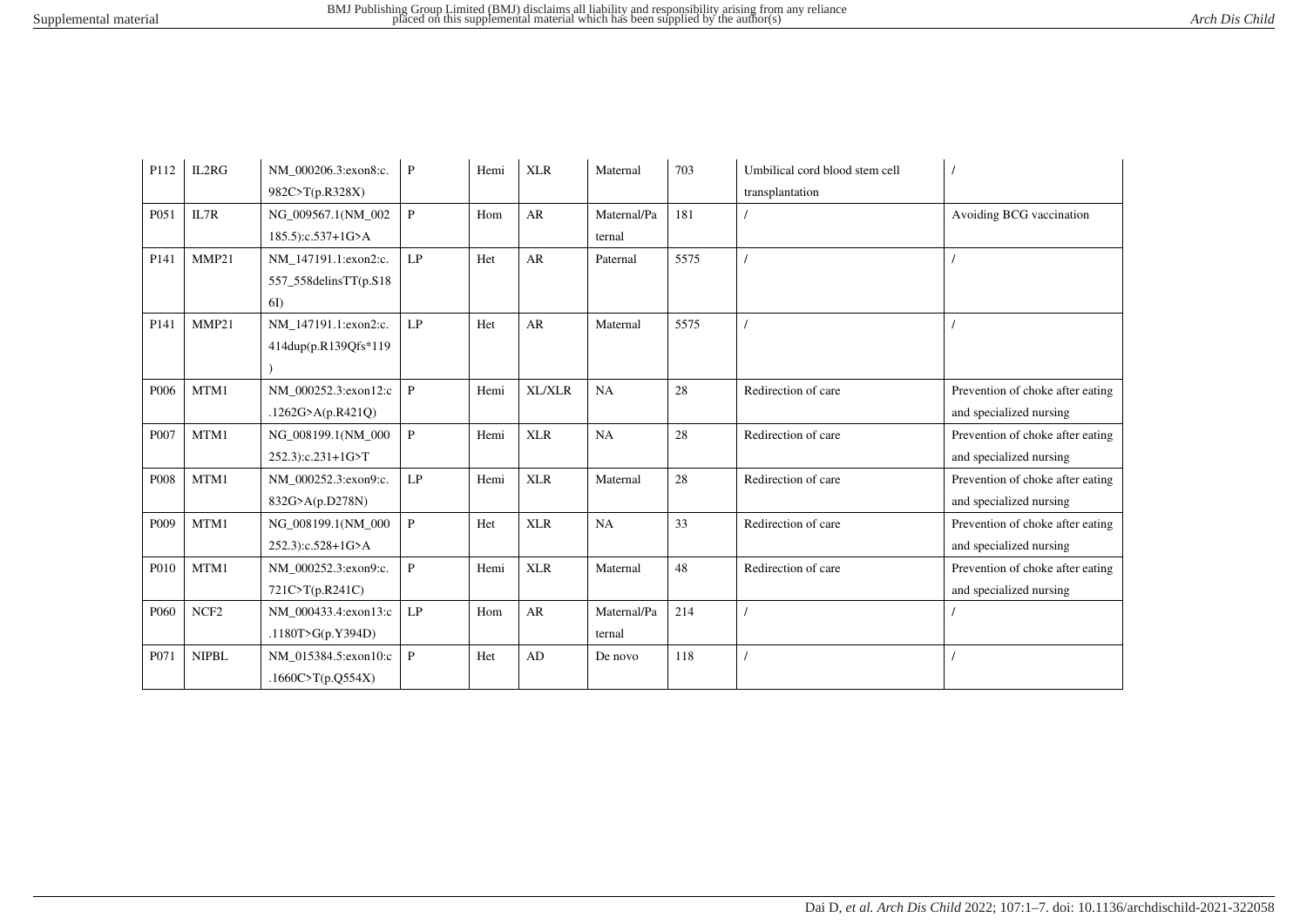| P <sub>069</sub> | OFD1   | NM 003611.3:exon11:c<br>.1089del(p.R364Efs*5)                     | $\mathbf{P}$ | Het  | <b>XLD</b> | De novo  | 336  |                                       |                                                                  |
|------------------|--------|-------------------------------------------------------------------|--------------|------|------------|----------|------|---------------------------------------|------------------------------------------------------------------|
| P136             | PHKA2  | NM_000292.3:exon33:c<br>.3614C>T(p.P1205L)                        | LP           | Hemi | <b>XLR</b> | Maternal | 1449 | High-protein and raw corn starch diet |                                                                  |
| P011             | PHOX2B | NM_003924.4:exon3:c.<br>756_776dup(p.A254_A<br>$260$ dup)         | $\mathbf{P}$ | Het  | AD         | De novo  | 88   | Redirection of care                   |                                                                  |
| P012             | PHOX2B | NM_003924.4:exon3:c.<br>741_761dup(p.A254_A<br>$260$ dup)         | $\mathbf{P}$ | Het  | AD         | De novo  | 44   | Redirection of care                   |                                                                  |
| P013             | PHOX2B | NM_003924.4:exon3:c.<br>744_761dup(p.A255_A<br>$260$ dup)         | LP           | Het  | AD         | NA       | 52   | Redirection of care                   |                                                                  |
| P014             | PHOX2B | NM_003924.4:exon3:c.<br>726_743dup(p.A255_A<br>$260 \text{dup}$ ) | $\mathbf{P}$ | Het  | AD         | De novo  | 54   | Redirection of care                   |                                                                  |
| P113             | PIK3CD | NM_005026.5:exon24:c<br>.3061G>A(p.E1021K)                        | $\mathbf{P}$ | Het  | AD         | De novo  | 2705 |                                       | Monitoring occurrence of<br>thrombocytopenia,<br>Transplantation |
| P114             | PIK3CD | NM_005026.5:exon24:c<br>.3074A>G(p.E1025G)                        | $\, {\bf P}$ | Het  | AD         | De novo  | 3163 |                                       | Monitoring occurrence of<br>thrombocytopenia,<br>Transplantation |
| P115             | PIK3CD | NM_005026.5:exon24:c<br>.3061G>A(p.E1021K)                        | $\mathbf{P}$ | Het  | AD         | De novo  | 3274 | Medicine therapy (Rapamycin)          | Monitoring occurrence of<br>thrombocytopenia,<br>Transplantation |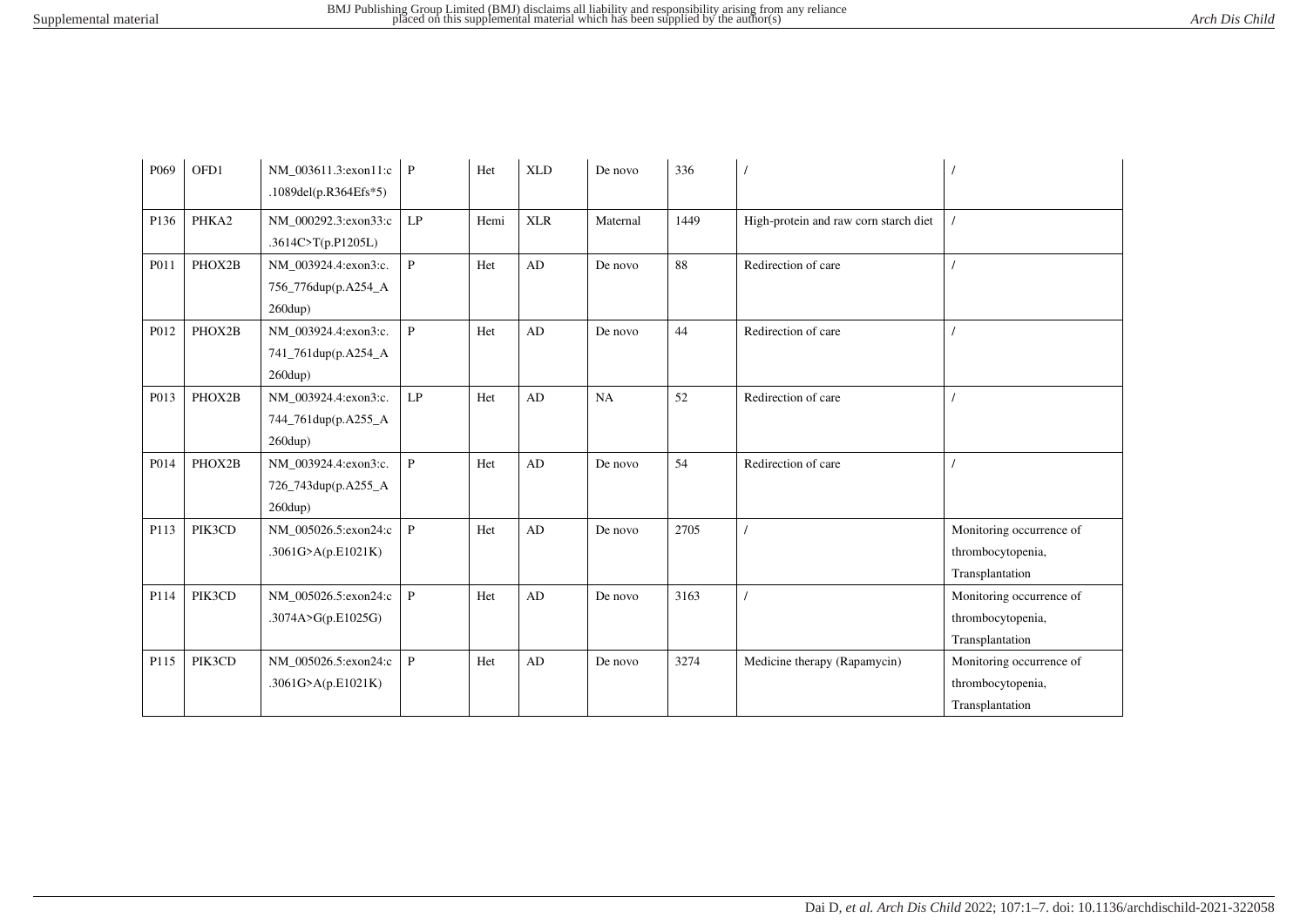| P116 | PIK3CD | NM 005026.5:exon24:c | $\mathbf{P}$  | Het | AD    | NA       | 3297 | Medicine therapy (Rapamycin)        | Monitoring occurrence of |
|------|--------|----------------------|---------------|-----|-------|----------|------|-------------------------------------|--------------------------|
|      |        | .3061G>A(p.E1021K)   |               |     |       |          |      |                                     | thrombocytopenia,        |
|      |        |                      |               |     |       |          |      |                                     | Transplantation          |
| P117 | PIK3CD | NM 005026.5:exon24:c | $\mathbf{P}$  | Het | AD    | De novo  | 3891 |                                     | Monitoring occurrence of |
|      |        | .3061G>A(p.E1021K)   |               |     |       |          |      |                                     | thrombocytopenia,        |
|      |        |                      |               |     |       |          |      |                                     | Transplantation          |
| P118 | PIK3R1 | NG 012849.2(NM 181   | $\mathbf{P}$  | Het | AD/AR | NA       | 4136 |                                     |                          |
|      |        | 523.3):c.1425+2T>G   |               |     |       |          |      |                                     |                          |
| P033 | PTPN11 | NM 002834.3:exon4:c. | $\mathbf{P}$  | Het | AD    | De novo  | 41   |                                     |                          |
|      |        | 417G>C(p.E139D)      |               |     |       |          |      |                                     |                          |
| P034 | PTPN11 | NM 002834.3:exon7:c. | $\mathbf{P}$  | Het | AD    | NA       | 56   |                                     |                          |
|      |        | 853T>C(p.F285L)      |               |     |       |          |      |                                     |                          |
| P052 | RAG1   | NM_000448.3:exon2:c. | $\mathrm{LP}$ | Het | AD/AR | Paternal | 345  | Diagnosis explained death, Prenatal | Avoiding BCG vaccination |
|      |        | 2095C>T(p.R699W)     |               |     |       |          |      | diagnosis of amniocentesis          |                          |
| P052 | RAG1   | NM 000448.3:exon2:c. | $\mathbf{P}$  | Het | AD/AR | Maternal | 345  | Diagnosis explained death, Prenatal | Avoiding BCG vaccination |
|      |        | 1971_1978del(p.L658Y |               |     |       |          |      | diagnosis of amniocentesis          |                          |
|      |        | $fs*5)$              |               |     |       |          |      |                                     |                          |
| P055 | RAG1   | NM_000448.3:exon2:c. | LP            | Het | AD/AR | Maternal | 408  | Diagnosis explained death           | Avoiding BCG vaccination |
|      |        | 100C > T(p.R34W)     |               |     |       |          |      |                                     |                          |
| P055 | RAG1   | NM_000448.3:exon2:c. | $\mathbf{P}$  | Het | AD/AR | Maternal | 408  | Diagnosis explained death           | Avoiding BCG vaccination |
|      |        | 1088G > A(p.C363Y)   |               |     |       |          |      |                                     |                          |
| P055 | RAG1   | NM 000448.3:exon2:c. | $\mathbf{P}$  | Het | AD/AR | Paternal | 408  | Diagnosis explained death           | Avoiding BCG vaccination |
|      |        | 2095C>T(p.R699W)     |               |     |       |          |      |                                     |                          |
| P119 | RAG1   | NM 000448.3:exon2:c. | $\mathbf{P}$  | Het | AD/AR | Paternal | 640  | Redirection of care                 | Avoiding BCG vaccination |
|      |        | 424C>T(p.R142X)      |               |     |       |          |      |                                     |                          |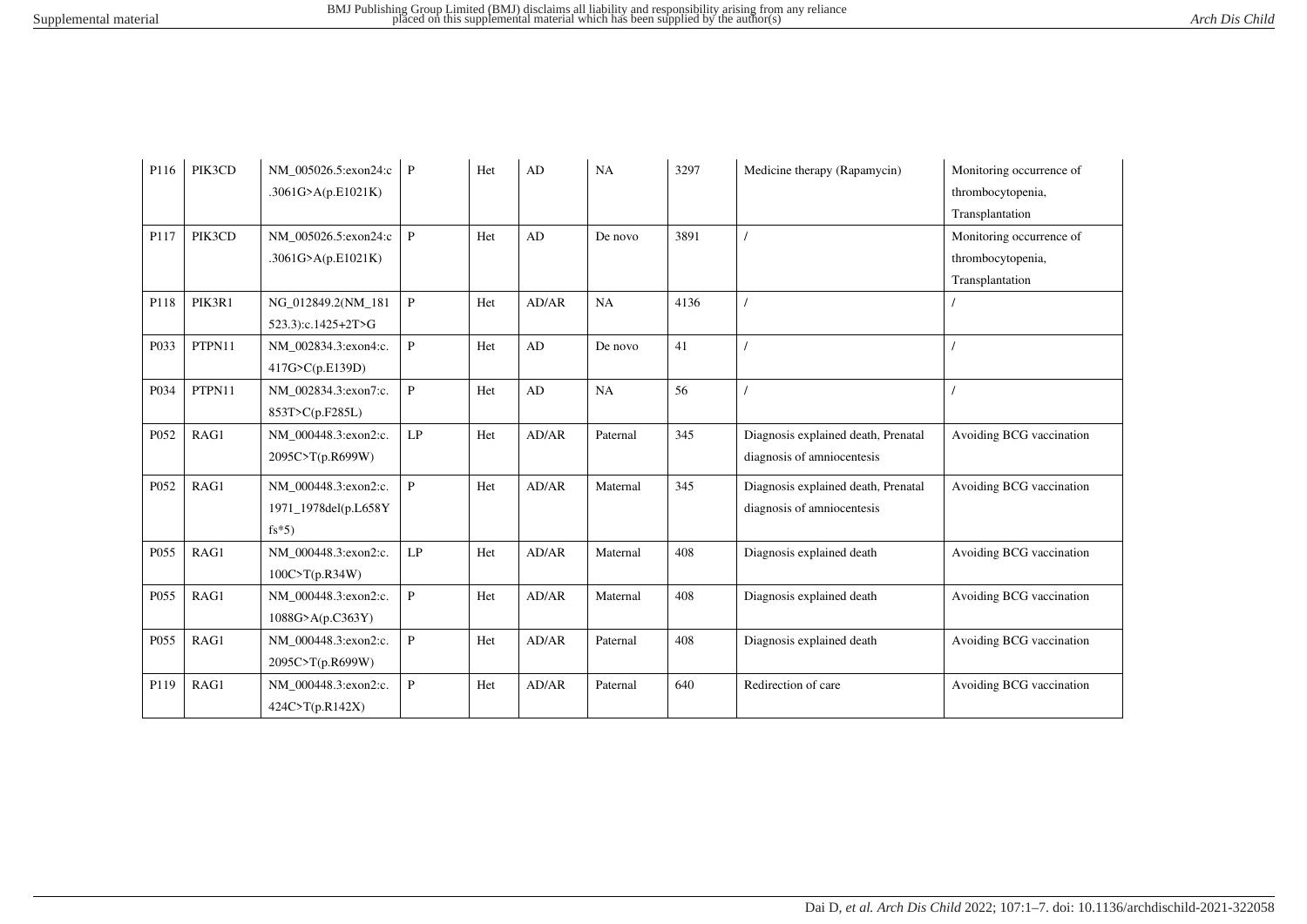| P119             | RAG1         | NM 000448.3:exon2:c.    | LP           | Het | AD/AR | Maternal | 640  | Redirection of care                | Avoiding BCG vaccination      |
|------------------|--------------|-------------------------|--------------|-----|-------|----------|------|------------------------------------|-------------------------------|
|                  |              | 333C>A(p.C111X)         |              |     |       |          |      |                                    |                               |
| P120             | RAG1         | NM 000448.3:exon2:c.    | $\mathbf{P}$ | Het | AD/AR | Maternal | 773  |                                    | Avoiding BCG vaccination      |
|                  |              | 1186C>T(p.R396C)        |              |     |       |          |      |                                    |                               |
| P120             | RAG1         | NM 000448.3:exon2:c.    | LP           | Het | AD/AR | Paternal | 773  |                                    | Avoiding BCG vaccination      |
|                  |              | 2240A>C(p.H747P)        |              |     |       |          |      |                                    |                               |
| P121             | RAG1         | NM 000448.3:exon2:c.    | LP           | Het | AD/AR | Paternal | 5111 |                                    | Avoiding BCG vaccination      |
|                  |              | 2333G>A(p.R778Q)        |              |     |       |          |      |                                    |                               |
| P121             | RAG1         | NM_000448.3:exon2:c.    | $\mathbf{P}$ | Het | AD/AR | Maternal | 5111 |                                    | Avoiding BCG vaccination      |
|                  |              | $2104\_2105$ insGAAA(p. |              |     |       |          |      |                                    |                               |
|                  |              | K702Rfs*11)             |              |     |       |          |      |                                    |                               |
| P145             | SAMD9        | NM_017654.4:exon3:c.    | $\mathbf{P}$ | Het | AD/AR | De novo  | 550  |                                    |                               |
|                  |              | 2944C>T(p.R982C)        |              |     |       |          |      |                                    |                               |
| P146             | <b>SBDS</b>  | NM_016038.4:exon2:c.    | $\mathbf{P}$ | Het | AR    | Maternal | 1947 | Pancreatin replacement therapy, G- |                               |
|                  |              | 184A > T(p.K62X)        |              |     |       |          |      | CSF treatment, Monitoring          |                               |
|                  |              |                         |              |     |       |          |      | occurrence of myelodysplastic      |                               |
|                  |              |                         |              |     |       |          |      | syndrome or acute myeloid leukemia |                               |
| P <sub>146</sub> | <b>SBDS</b>  | NG 007277.1(NM 016      | $\mathbf{P}$ | Het | AR    | Paternal | 1947 | Pancreatin replacement therapy, G- |                               |
|                  |              | 038.4):c.258+2T>C       |              |     |       |          |      | CSF treatment, Monitoring          |                               |
|                  |              |                         |              |     |       |          |      | occurrence of myelodysplastic      |                               |
|                  |              |                         |              |     |       |          |      | syndrome or acute myeloid leukemia |                               |
| P003             | <b>SFTPC</b> | NM_003018.4:exon3:c.    | $\mathbf{P}$ | Het | AD/AR | De novo  | 210  | Hydroxychloroquine                 |                               |
|                  |              | 218T>C(p.I73T)          |              |     |       |          |      |                                    |                               |
| P004             | <b>SFTPC</b> | NM_003018.4:exon5:c.    | P            | Het | AD/AR | NA       | 22   | Redirection of care                | Glucocorticoid/hydroxychloroq |
|                  |              | 563T>C(p.L188P)         |              |     |       |          |      |                                    | uine/azitromycin              |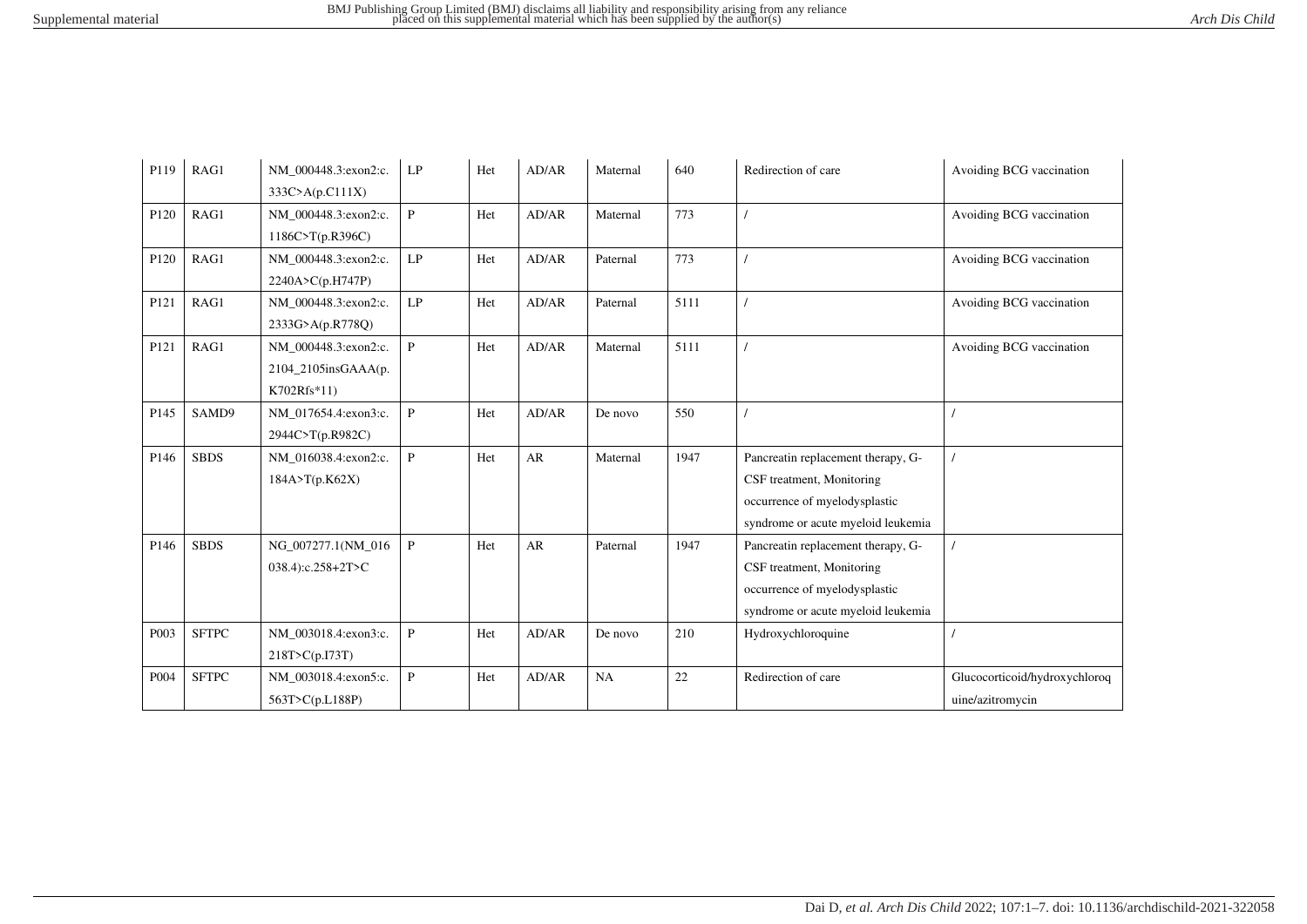| P036 | <b>SFTPC</b> | NM 003018.4:exon4:c. | P             | Het | AD/AR | De novo      | 120  | Hydroxychloroquine              |                               |
|------|--------------|----------------------|---------------|-----|-------|--------------|------|---------------------------------|-------------------------------|
|      |              | 337T>C(p.Y113H)      |               |     |       |              |      |                                 |                               |
| P037 | <b>SFTPC</b> | NM_003018.4:exon3:c. | $\mathbf{P}$  | Het | AD/AR | Paternal     | 320  | Hydroxychloroquine              |                               |
|      |              | 314A>G(p.D105G)      |               |     |       |              |      |                                 |                               |
| P038 | <b>SFTPC</b> | NM_003018.4:exon3:c. | $\mathbf{P}$  | Het | AD/AR | De novo      | 210  | Hydroxychloroquine              |                               |
|      |              | 218T>C(p.I73T)       |               |     |       |              |      |                                 |                               |
| P085 | <b>SFTPC</b> | NM 003018.4:exon3:c. | $\mathbf{P}$  | Het | AD/AR | Maternal/Br  | 451  |                                 | Glucocorticoid/hydroxychloroq |
|      |              | 218T>C(p.I73T)       |               |     |       | other(ILD)   |      |                                 | uine/azitromycin              |
| P086 | <b>SFTPC</b> | NM 003018.4:exon3:c. | $\mathbf{P}$  | Het | AD/AR | De novo      | 994  | Hydroxychloroquine              |                               |
|      |              | 218T>C(p.I73T)       |               |     |       |              |      |                                 |                               |
| P135 | SLC7A7       | NM_001126106.4:exon  | LP            | Het | AR    | Maternal     | 2352 | Low-protein diet and citrulline |                               |
|      |              | 3:c.235G>A(p.G79R)   |               |     |       |              |      | supplement                      |                               |
| P135 | SLC7A7       | NG_012851.2(NM_001   | $\mathbf{P}$  | Het | AR    | Paternal/Bro | 2352 | Low-protein diet and citrulline |                               |
|      |              | 126106.4):c.625+1G>A |               |     |       | ther         |      | supplement                      |                               |
| P022 | SPINK5       | NM 006846.4:exon24:c | $\, {\bf P}$  | Hom | AD/AR | NA           | 40   |                                 |                               |
|      |              | .2260A>T(p.K754X)    |               |     |       |              |      |                                 |                               |
| P122 | STAT1        | NM_007315.4:exon14:c | $\mathrm{LP}$ | Het | AD/AR | De novo      | 771  | Antibiotic prophylaxis          | Avoiding BCG vaccination,     |
|      |              | .1132A>G(p.R378G)    |               |     |       |              |      |                                 | Monitoring multiple organ     |
|      |              |                      |               |     |       |              |      |                                 | diseases and autoimmune       |
|      |              |                      |               |     |       |              |      |                                 | diseases                      |
| P123 | STAT1        | NM 007315.4:exon12:c | $\, {\bf P}$  | Het | AD/AR | De novo      | 1370 | Antibiotic prophylaxis          | Avoiding BCG vaccination,     |
|      |              | .1078G>T(p.V360F)    |               |     |       |              |      |                                 | Monitoring multiple organ     |
|      |              |                      |               |     |       |              |      |                                 | diseases and autoimmune       |
|      |              |                      |               |     |       |              |      |                                 | diseases                      |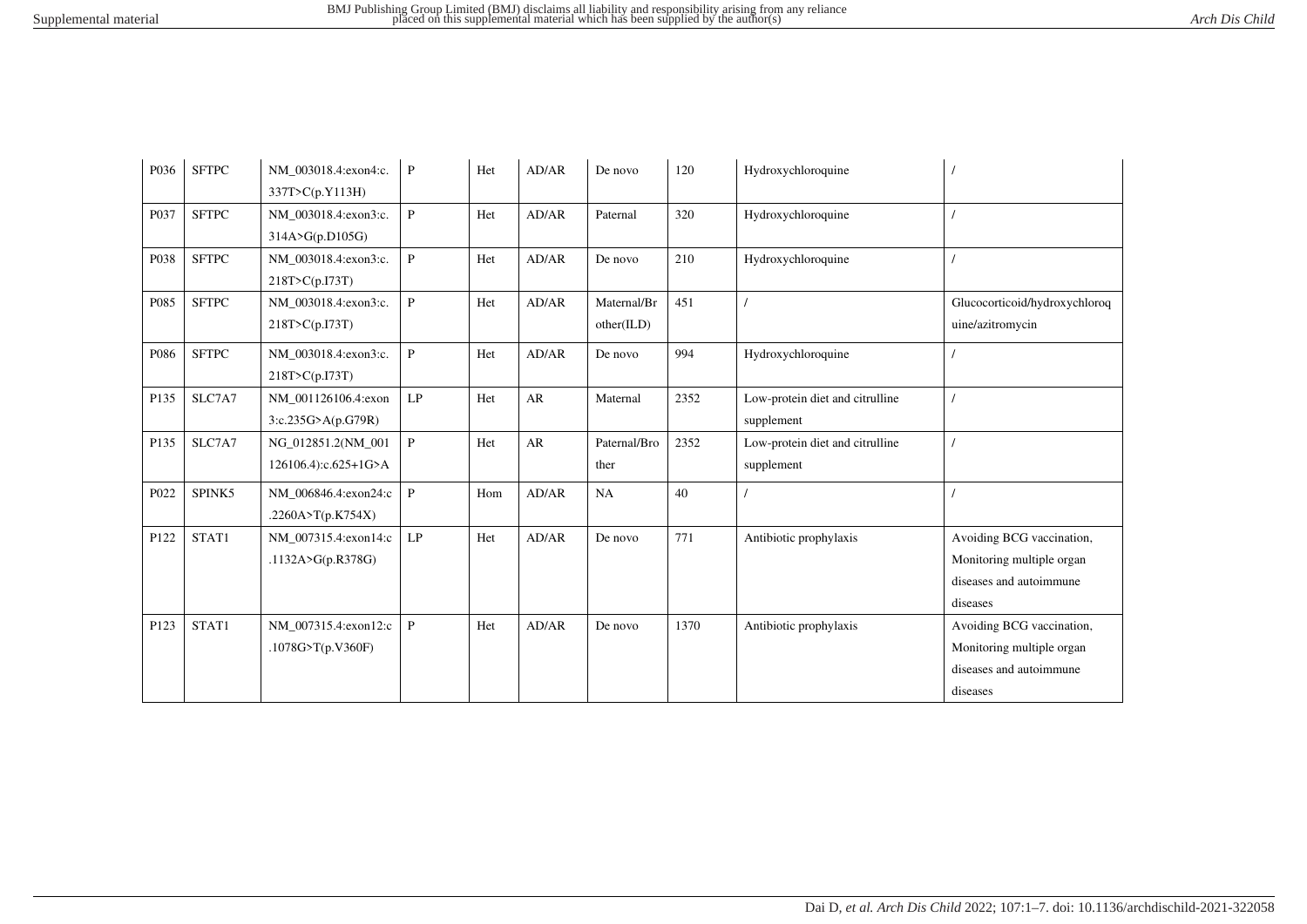| P124 | STAT1 | NM 007315.4:exon10:c | LP           | Het         | AD/AR | De novo      | 3935 | Antibiotic prophylaxis              | Avoiding BCG vaccination, |
|------|-------|----------------------|--------------|-------------|-------|--------------|------|-------------------------------------|---------------------------|
|      |       | .882C>G(p.I294M)     |              |             |       |              |      |                                     | Monitoring multiple organ |
|      |       |                      |              |             |       |              |      |                                     | diseases and autoimmune   |
|      |       |                      |              |             |       |              |      |                                     | diseases                  |
| P125 | STAT1 | NM 007315.4:exon10:c | $\, {\bf P}$ | Het         | AD/AR | De           | 4955 | Antibiotic prophylaxis              | Avoiding BCG vaccination, |
|      |       | .854A>G(p.Q285R)     |              |             |       | novo/Sister( |      |                                     | Monitoring multiple organ |
|      |       |                      |              |             |       | Normal)      |      |                                     | diseases and autoimmune   |
|      |       |                      |              |             |       |              |      |                                     | diseases                  |
| P040 | STAT3 | NM 139276.3:exon13:c | $\mathbf{P}$ | Het         | AD    | De novo      | 274  | IFN-gamma treatment                 | Monitoring phenotypes not |
|      |       | .1144C>T(p.R382W)    |              |             |       |              |      |                                     | appeared at present       |
| P042 | STAT3 | NM 139276.3:exon13:c | $\mathbf{P}$ | Het         | AD    | NA           | 293  | IFN-gamma treatment                 | monitoring phenotypes not |
|      |       | .1144C>T(p.R382W)    |              |             |       |              |      |                                     | appeared at present       |
| P048 | STAT3 | NM 139276.3:exon13:c | $\mathbf{P}$ | Het         | AD    | De novo      | 450  | IVIG, Antibiotic prophylaxis        | Monitoring multiple organ |
|      |       | .1144C>T(p.R382W)    |              |             |       |              |      |                                     | diseases                  |
| P112 | STAT3 | NM 139276.3:exon5:c. | $\mathbf{P}$ | Mosia       | AD    | De novo      | 703  | Umbilical cord blood stem cell      |                           |
|      |       | 454C>T(p.R152W)      |              | $\mathbf c$ |       |              |      | transplantation                     |                           |
| P126 | STAT3 | NM 139276.3:exon20:c | LP           | Het         | AD    | De           | 559  | IVIG, Antibiotic prophylaxis        | Monitoring multiple organ |
|      |       | .1826G>C(p.R609T)    |              |             |       | novo/S(Nor   |      |                                     | diseases                  |
|      |       |                      |              |             |       | mal)         |      |                                     |                           |
| P127 | STAT3 | NM 139276.3:exon15:c | LP           | Het         | AD    | De novo      | 2400 | IVIG, Antibiotic prophylaxis        | Monitoring multiple organ |
|      |       | .1311C>A(p.H437Q)    |              |             |       |              |      |                                     | diseases                  |
| P128 | STAT3 | NM 139276.3:exon20:c | LP           | Het         | AD    | De novo      | 3853 | <b>IVIG, Antibiotic prophylaxis</b> | Monitoring multiple organ |
|      |       | .1863C>G(p.F621L)    |              |             |       |              |      |                                     | diseases                  |
| P129 | STAT3 | NM 139276.3:exon15:c | LP           | Het         | AD    | De novo      | 4567 | <b>IVIG, Antibiotic prophylaxis</b> | Monitoring multiple organ |
|      |       | .1311C>G(p.H437Q)    |              |             |       |              |      |                                     | diseases                  |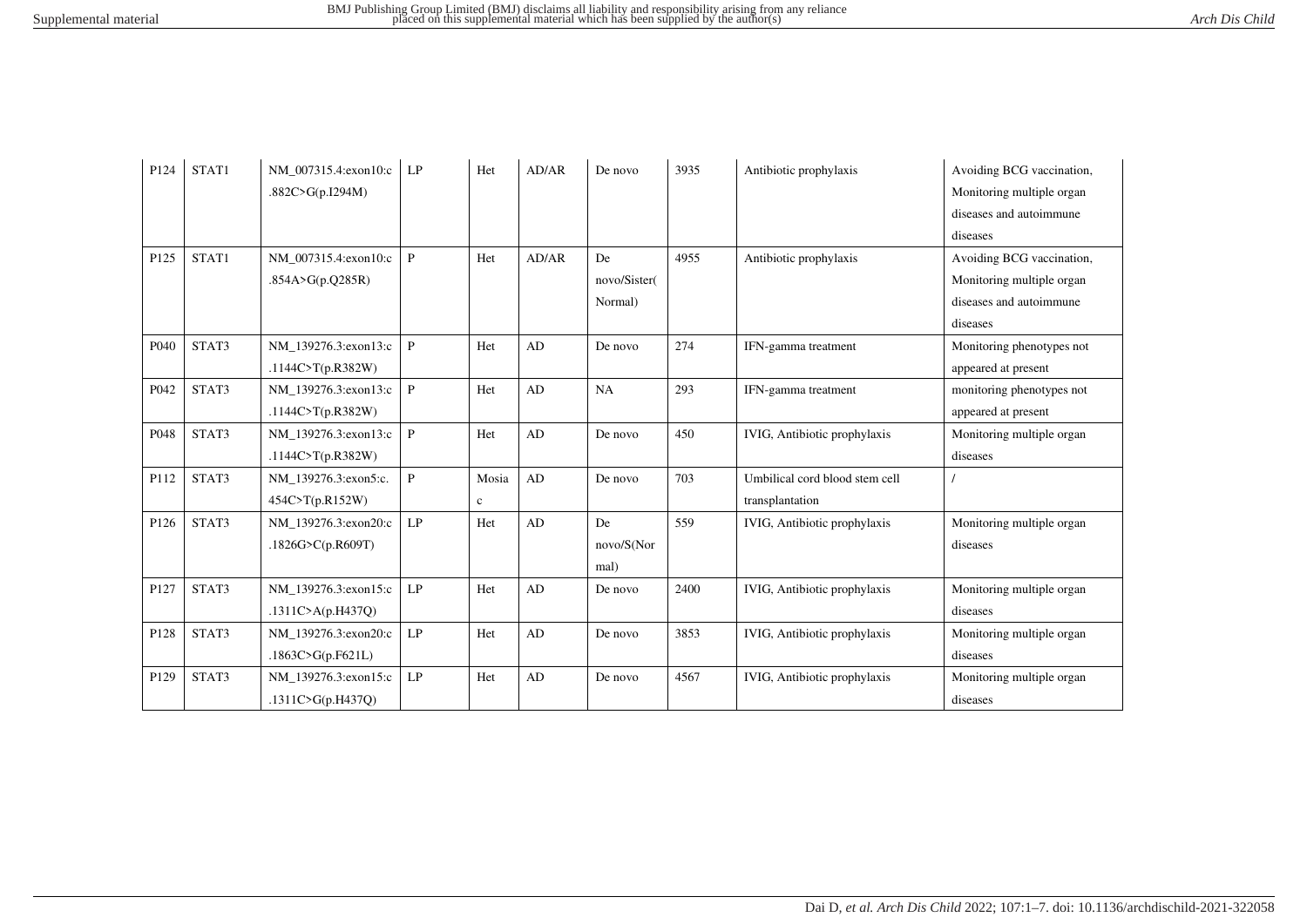| P130             | STAT3         | NM_139276.3:exon14:c P<br>.1261G>A(p.G421R)            |               | Het | $\mathbf{A}\mathbf{D}$ | De novo               | 5363 | IFN-gamma treatment                                        | Monitoring multiple organ<br>diseases |
|------------------|---------------|--------------------------------------------------------|---------------|-----|------------------------|-----------------------|------|------------------------------------------------------------|---------------------------------------|
| P068             | TMEM173       | NM_198282.4:exon5:c.<br>461A>G(p.N154S)                | $\mathsf{P}$  | Het | AD                     | De novo               | 282  | Ruxolitinib                                                |                                       |
| P <sub>140</sub> | TMEM173       | NM_198282.4:exon7:c.<br>842G>A(p.R281Q)                | $\mathbf{P}$  | Het | AD                     | De novo               | 2261 | Tofacitinib and hydroxychloroquine                         |                                       |
| P131             | TNFRSF13<br>B | NM 012452.3:exon3:c.<br>365G>A(p.R122Q)                | LP            | Het | AD/AR                  | Maternal              | 1299 |                                                            |                                       |
| P132             | TYK2          | NM_003331.5:exon4:c.<br>209_212del(p.C70Sfs*2<br>1)    | $\mathsf{P}$  | Hom | AR                     | Paternal/Ma<br>ternal | 1253 | Umbilical cord blood stem cell<br>transplantation          |                                       |
| P057             | ZAP70         | NG 007727.1(NM 001<br>079.4):c.703-1G>A                | $\mathsf{P}$  | Het | AR                     | Paternal              | 259  | Monitoring renal disease and severe<br>autoimmune syndrome |                                       |
| P057             | ZAP70         | NM_001079.4:exon12:c<br>.1523C>A(p.P508H)              | LP            | Het | AR                     | Maternal              | 259  | Monitoring renal disease and severe<br>autoimmune syndrome |                                       |
| P134             | ZBTB24        | NM_014797.3:exon2:c.<br>649_652del(p.E217Nfs<br>$*92)$ | $\mathrm{LP}$ | Het | AR                     | Paternal              | 3678 |                                                            |                                       |
| P134             | ZBTB24        | NM_014797.3:exon2:c.<br>705del(p.D236Mfs*74)           | LP            | Het | AR                     | Maternal              | 3678 |                                                            |                                       |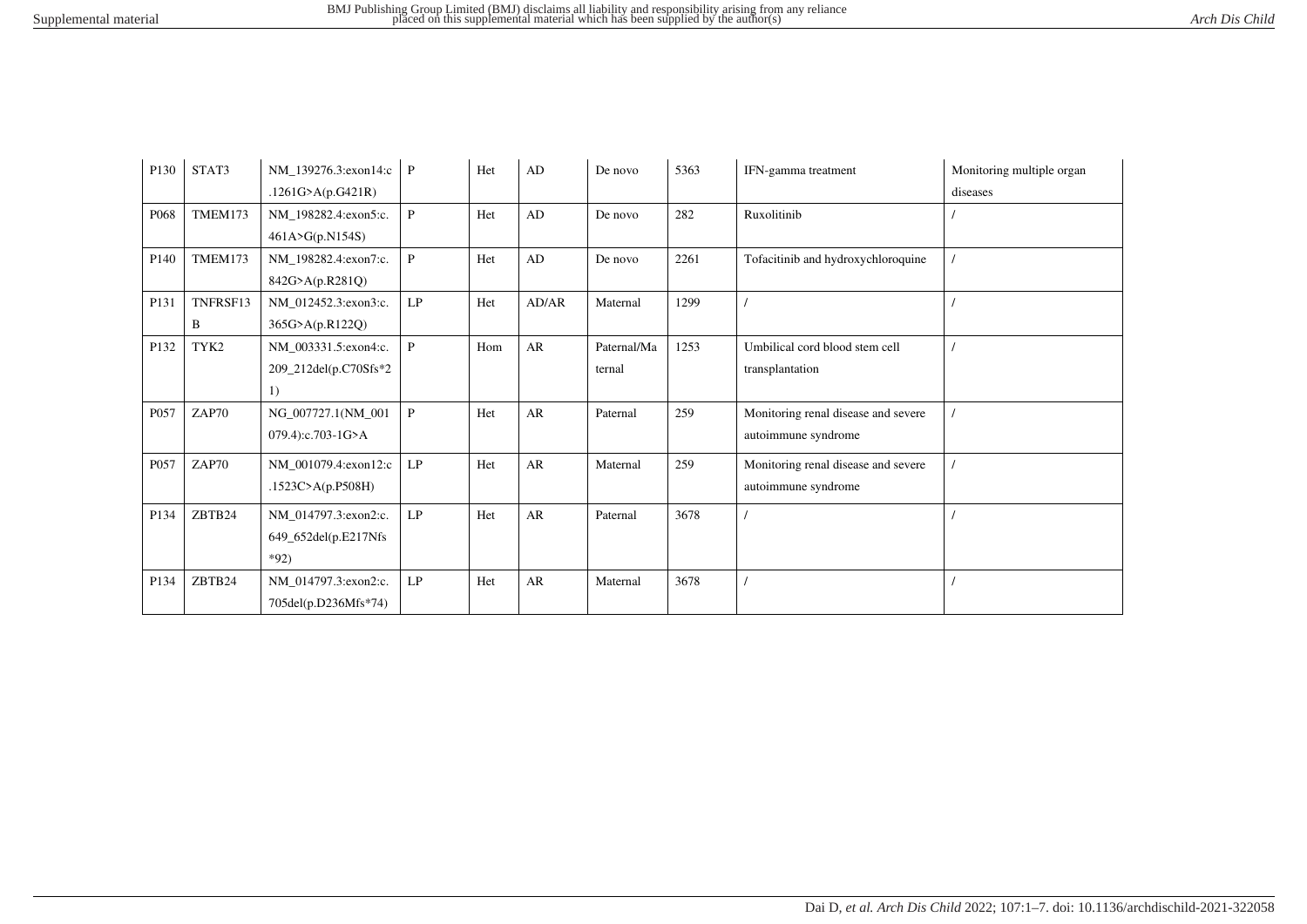

Figure S1. Collection of patients.